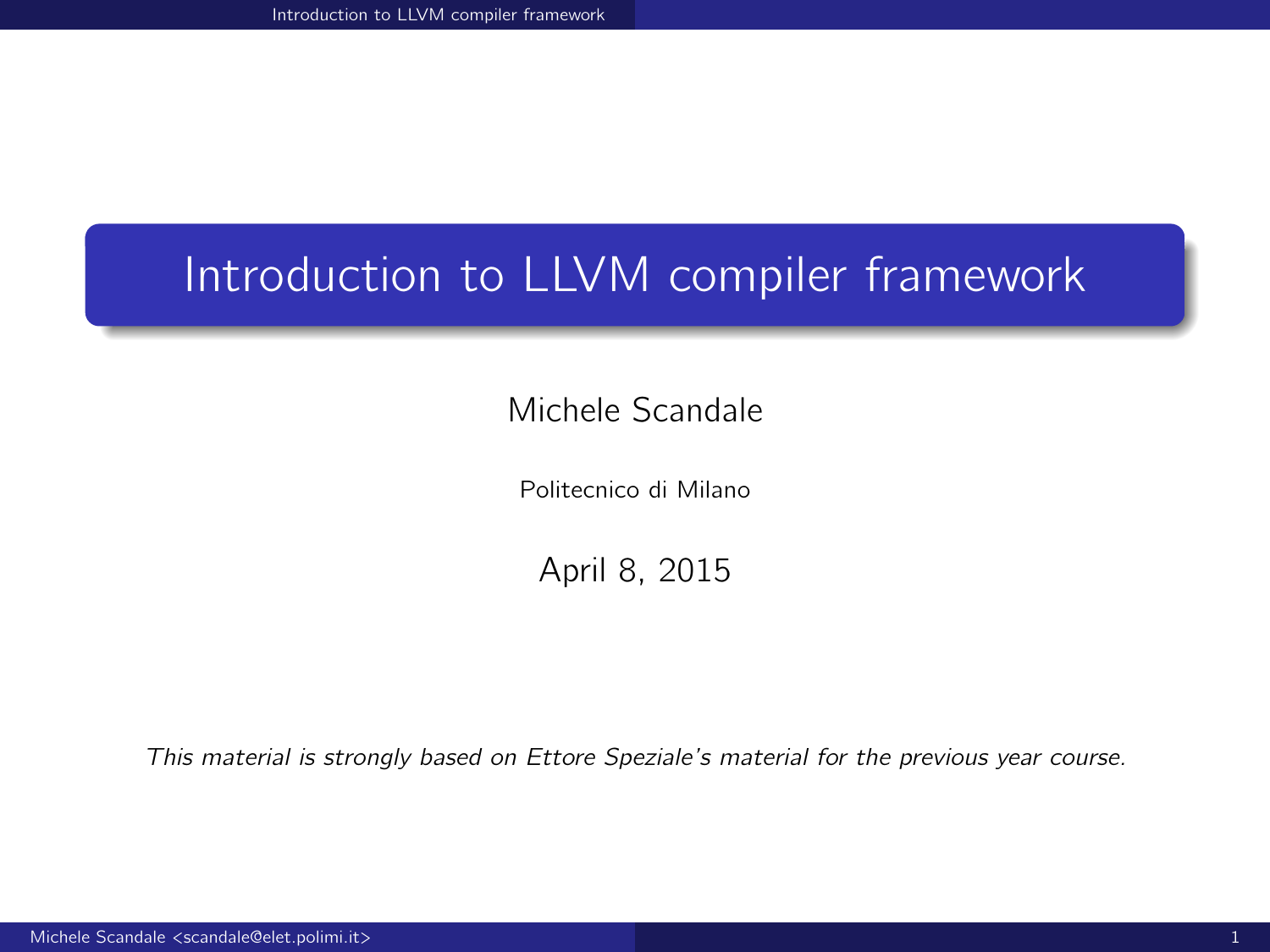# <span id="page-1-0"></span>**Contents**

## <sup>1</sup> [Introduction](#page-1-0)

- 2 [Compiler organization](#page-4-0)
- <sup>3</sup> [Algorithm design](#page-9-0)
- [Inside LLVM](#page-17-0)
-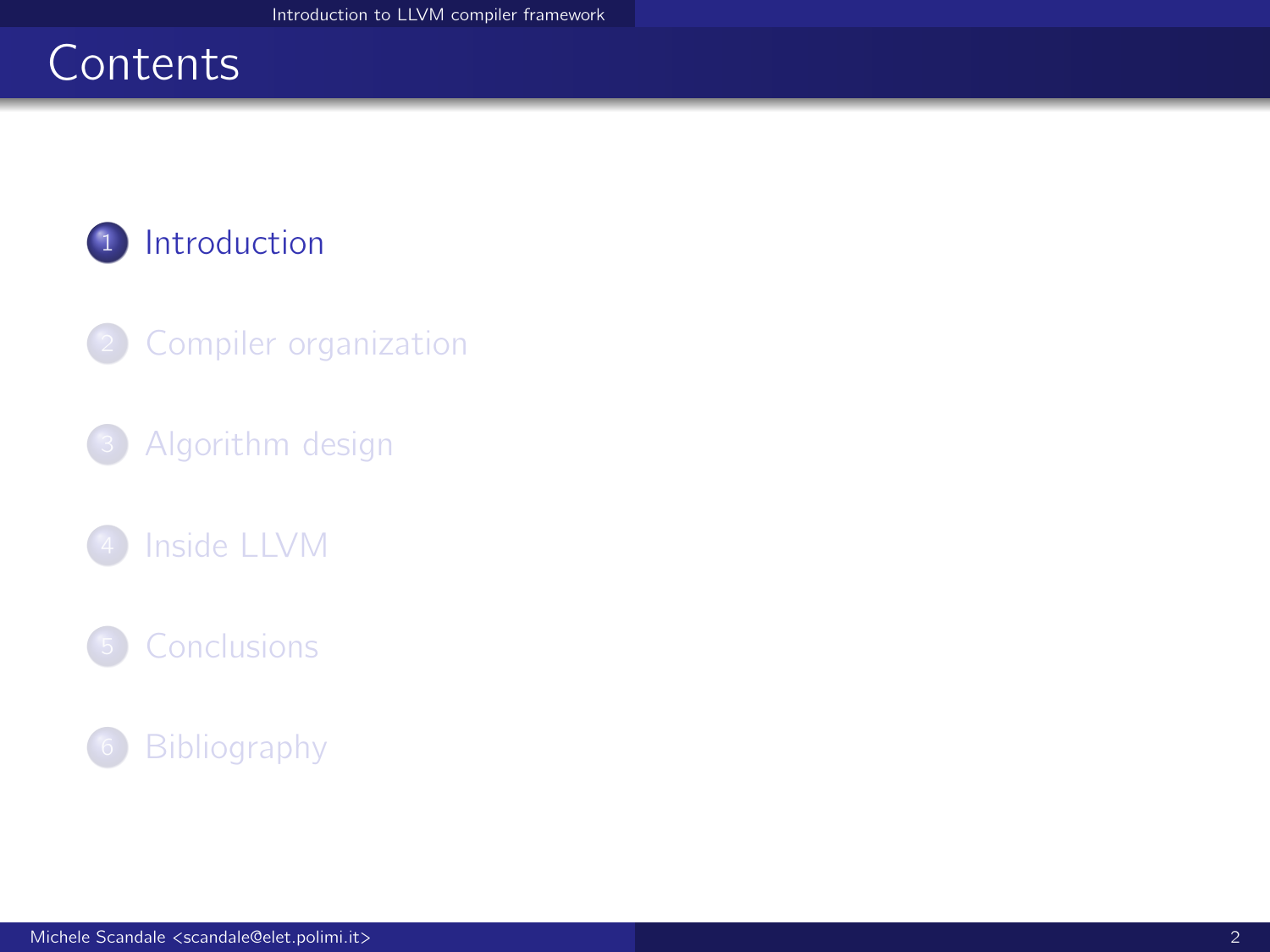# Compilers and compilers

Approaching to compilers, we need to understand the difference between a toy-compiler and production-quality compiler.

#### Toy Compiler

- small code-base
- $\bullet$  easy doing tiny edits
- impossible doing normal/big edits

### Production-Quality Compiler

- huge code-base
- **o** difficult performing any kind of edits
- compiler-code extremely optimized

Key concepts:

- working with a production-quality compiler is *initially* hard, but ...
- ... an huge set of tools for analyzing/transforming/testing code is provided – toy compilers miss these things!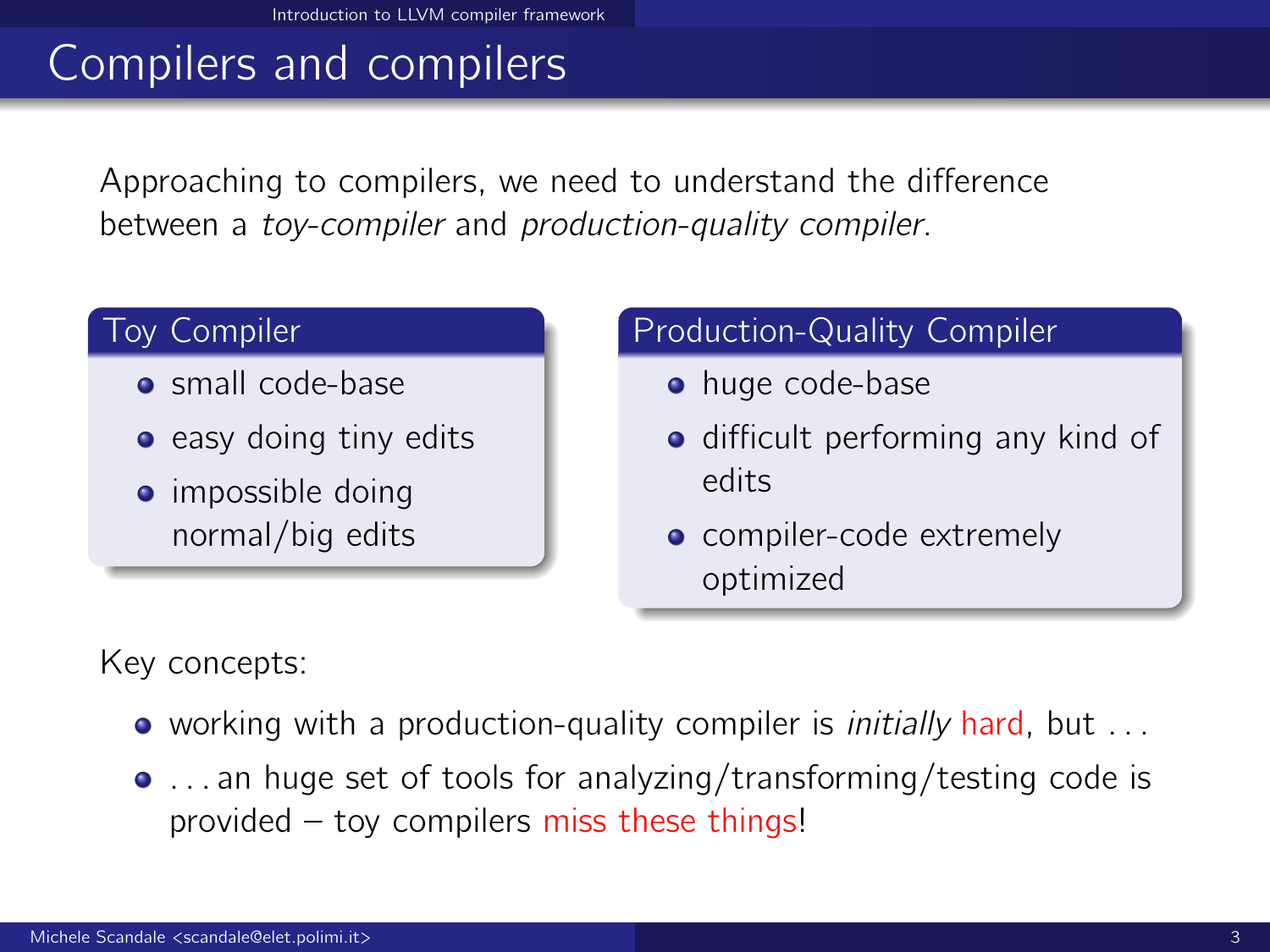# LLVM: Low Level Virtual Machine

Initially started as a research project at Urbana-Champaign:

- now intensively used for researches involving compilers
- key technology for leading industries AMD, Apple, Intel, NVIDIA

If you are there, then it is your key-technology:

- open-source compilers: Open64 [\[10\]](#page-41-0), GCC [\[9\]](#page-41-1), LLVM [\[14\]](#page-42-1)
- LLVM is relatively young GCC performances are better but  $\dots$
- ... it is highly modular, well written, kept *clean* by developers.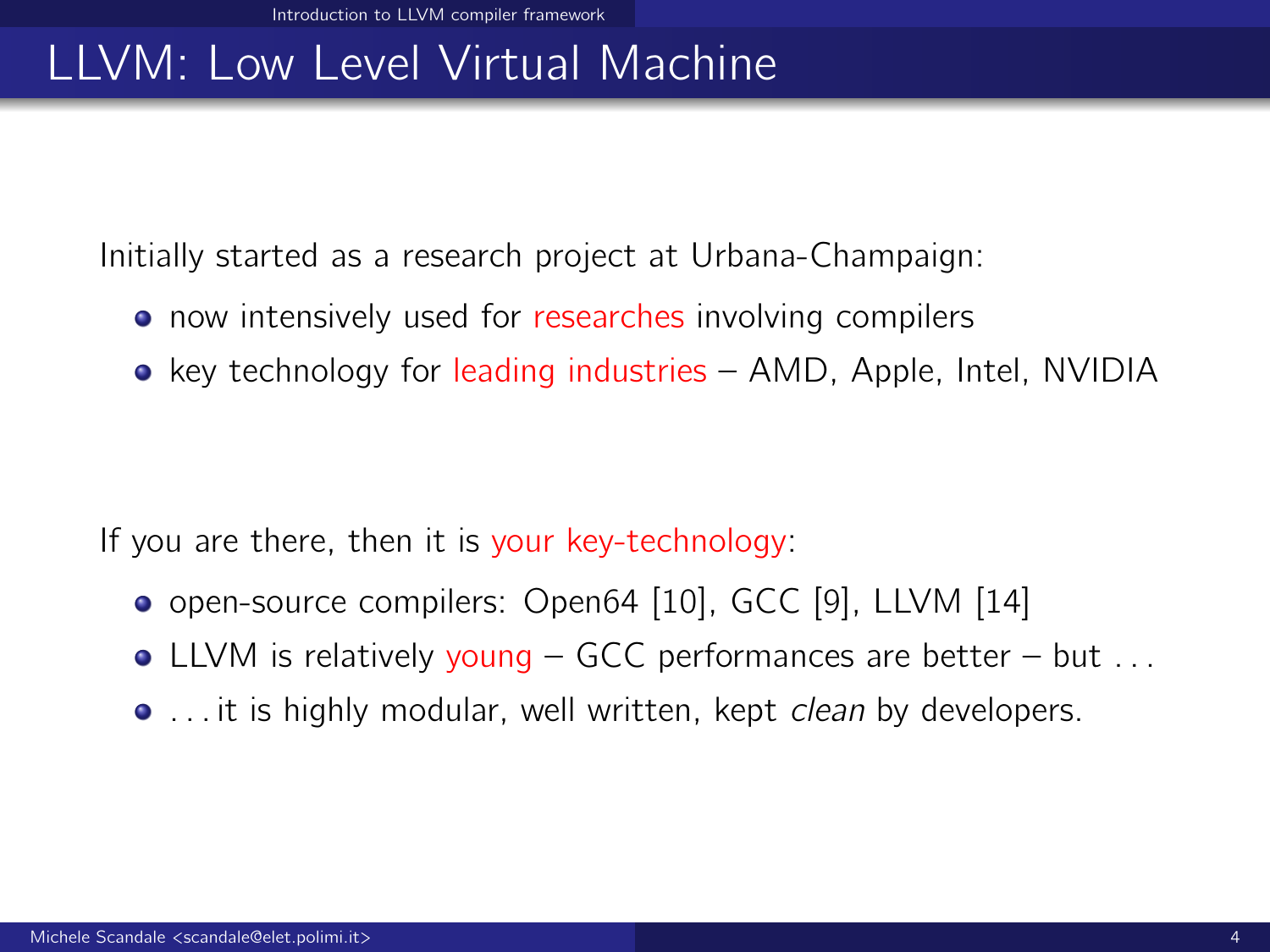# <span id="page-4-0"></span>**Contents**



## 2 [Compiler organization](#page-4-0)

### <sup>3</sup> [Algorithm design](#page-9-0)

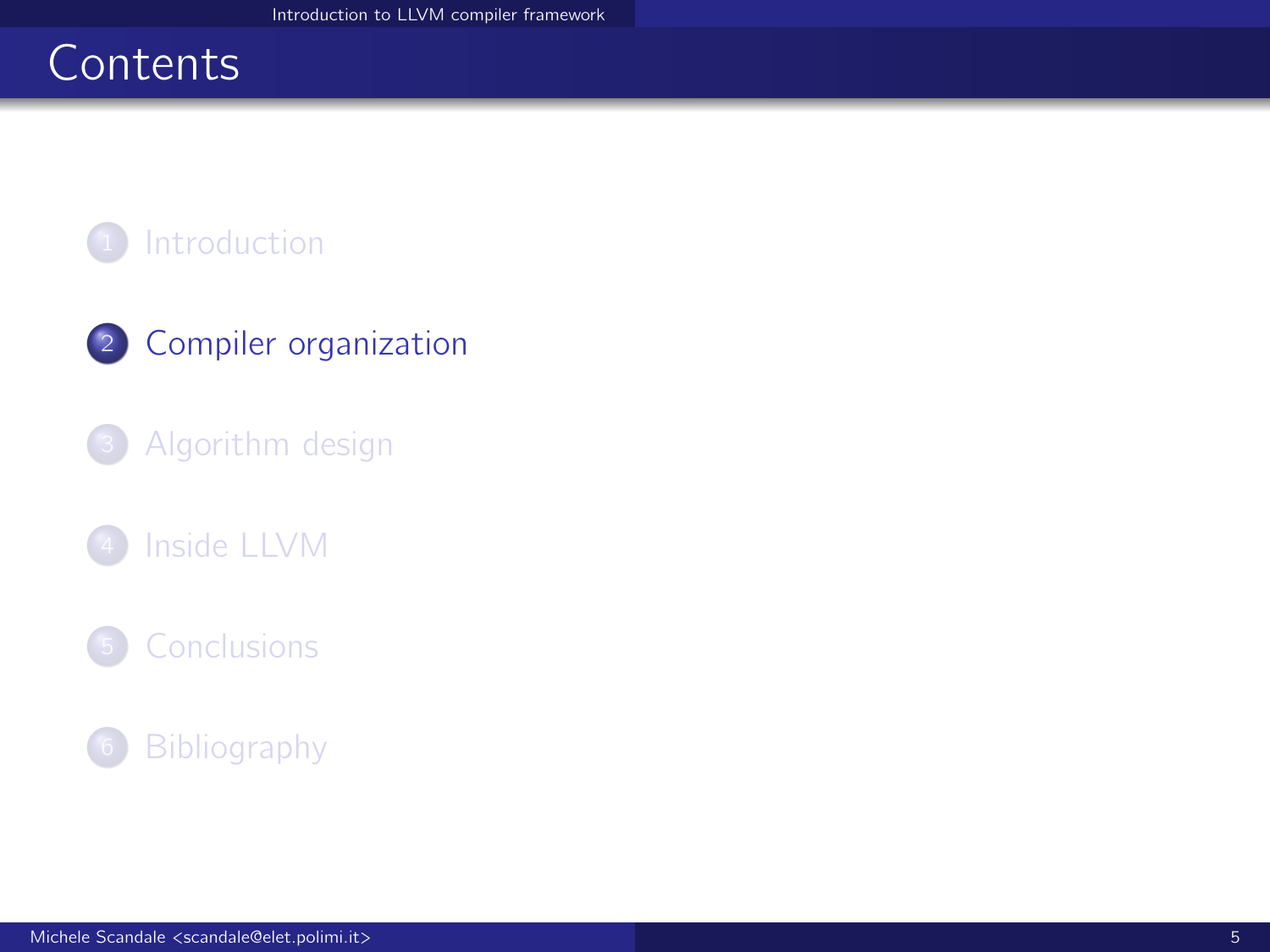# Compiler pipeline

Tipically a compiler is a pipeline:



There are three main components:

Front-end translate a source file in the intermediate representation Middle-end analyze intermediate representation, optimize it Back-end generate target machine assembly from the interemediate representation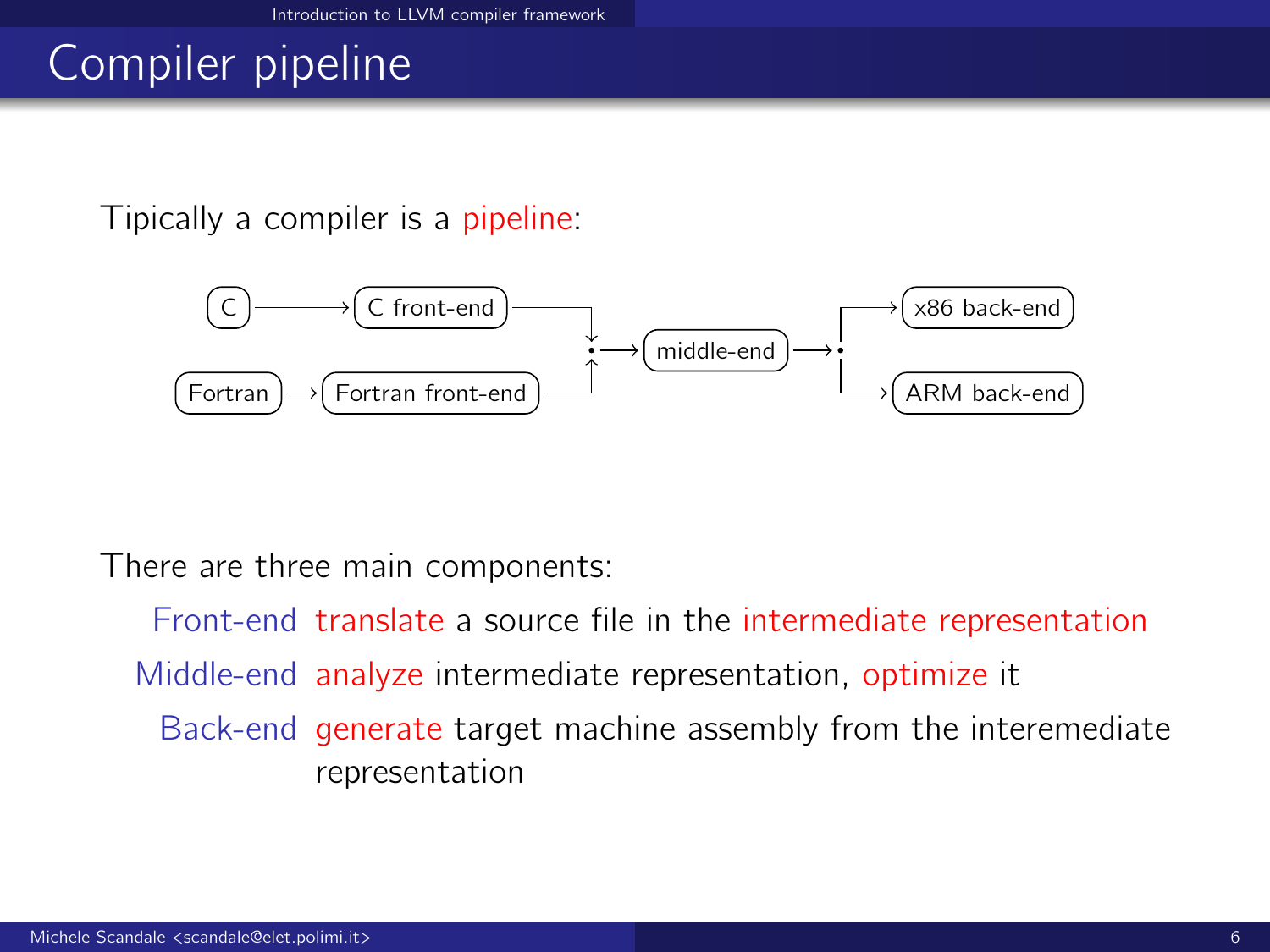## Compiler pipeline Internal pipelines

Each component is composed internally by pipelines:

- $\bullet$  simple model of computations read something, produce something
- o only needed to specify how to transform input data into output data

Complexity lies on chaining together stages.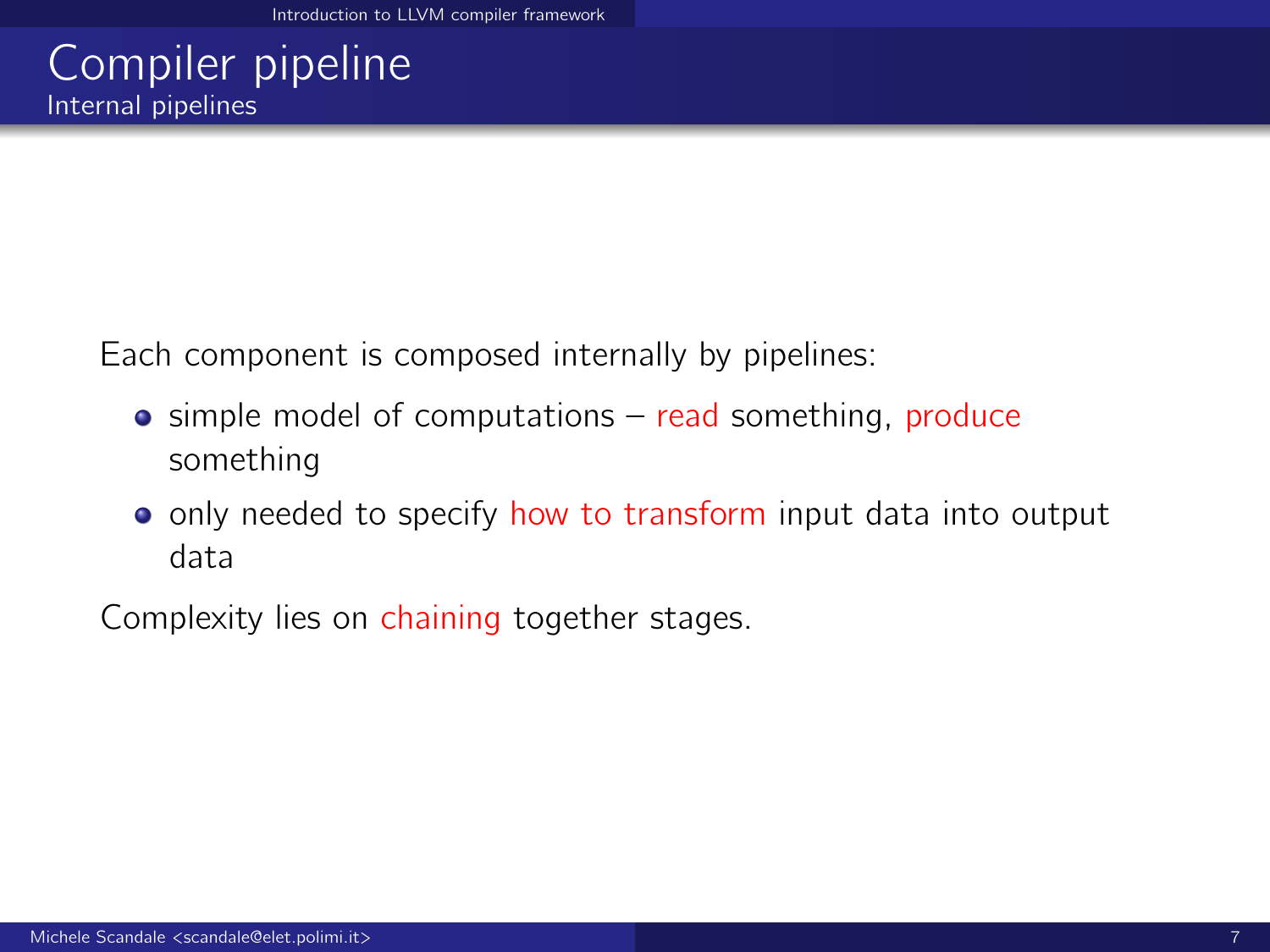# Compiler pipeline

We will consider only the *middle-end*: same concepts are valid also for {front,back}-end.

Technical terms:

Pass a pipeline stage

IR (a.k.a. Intermediate Representation) is the language used in the middle-end.

The pass manager manages a set of passes:

• build the compilation pipeline: schedule passes together according to dependencies.

Dependencies are hints used by the pass manager in order to schedule passes.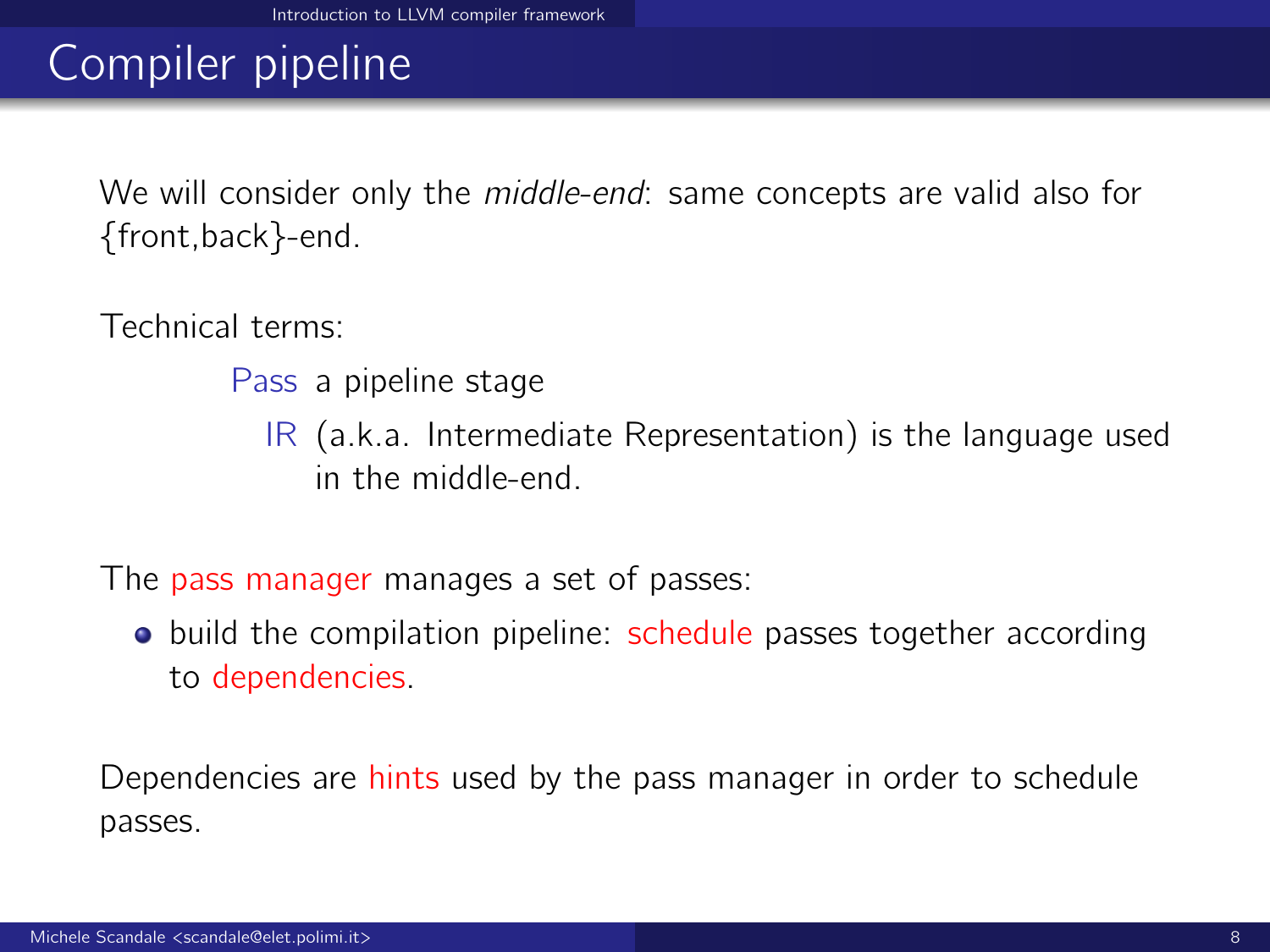# First insights

A compiler is complex:

- **•** passes are the elementary unit of work
- **•** pass manager must be advisee about pass chaining
- $\bullet$  pipeline structures are not fixed it can change from one compiler execution to another  $<sup>1</sup>$ </sup>

Moreover, compilers must be conservative:

• apply a transformation only if program semantic is preserved

Compiler algorithms are designed differently!

 $1$ e.g. different optimization levels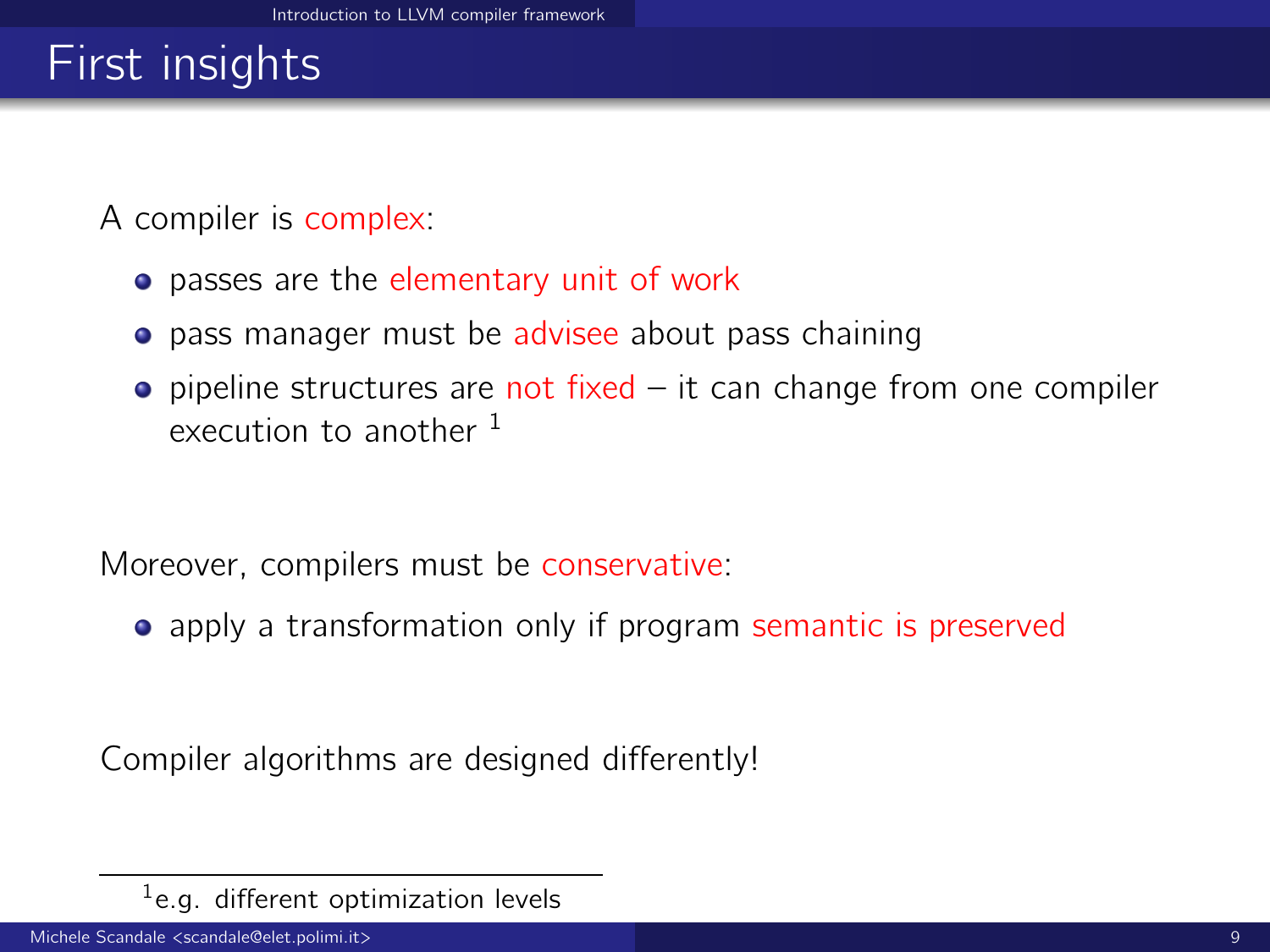# <span id="page-9-0"></span>**Contents**



### <sup>2</sup> [Compiler organization](#page-4-0)

<sup>3</sup> [Algorithm design](#page-9-0)

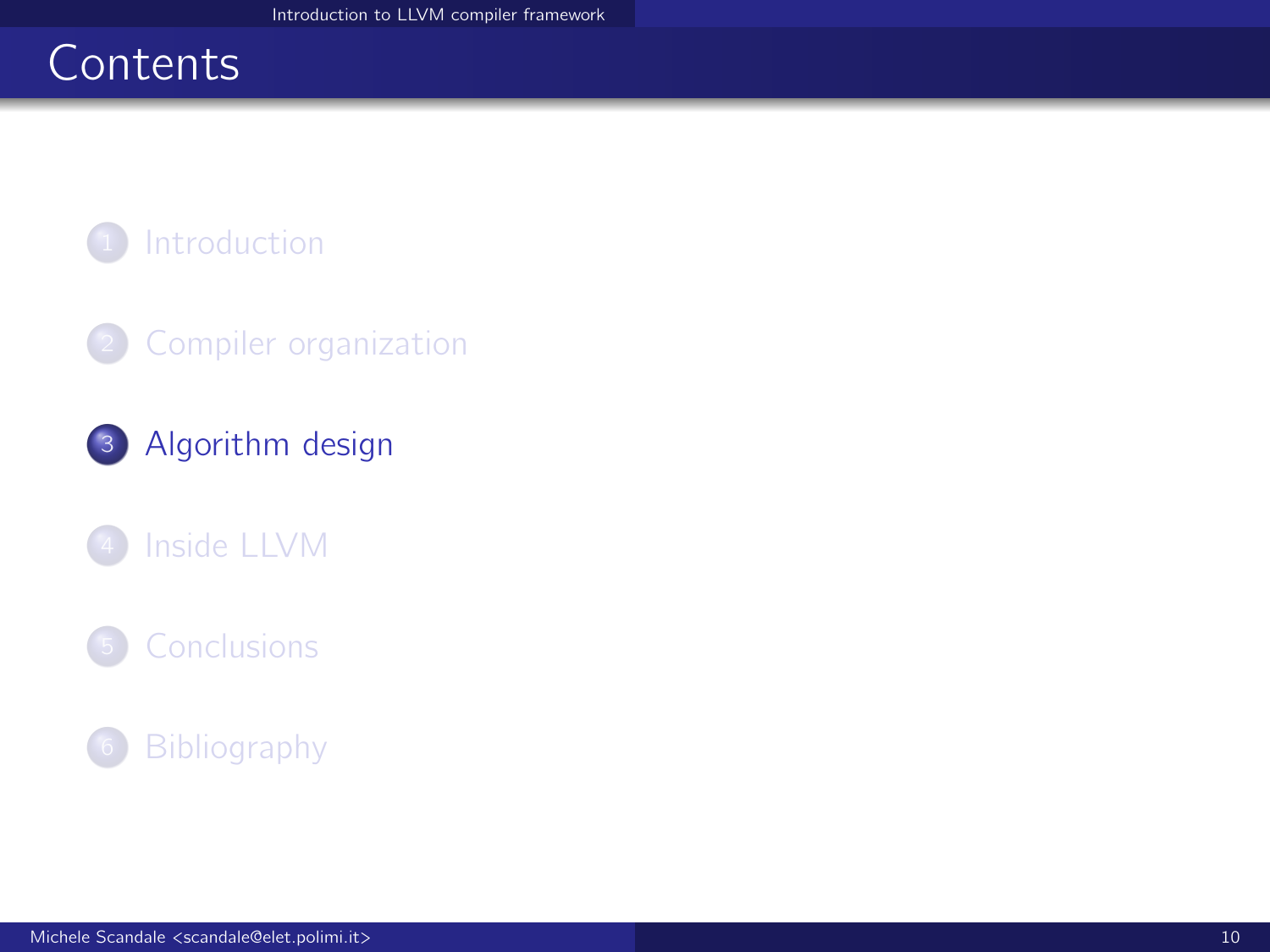# Classical Algorithm Design

Dealing with algorithm design, a good approach is the following:

- **1** study the problem
- 2 make some example
- **3** identify the common case
- <sup>4</sup> derive the algorithm for the common case
- **5** add handling for corner cases
- **<sup>6</sup>** improve performancing optimizing the common case

Weakness of the approach:

 $\bullet$  corner cases – a correct algorithm must consider all the corner cases!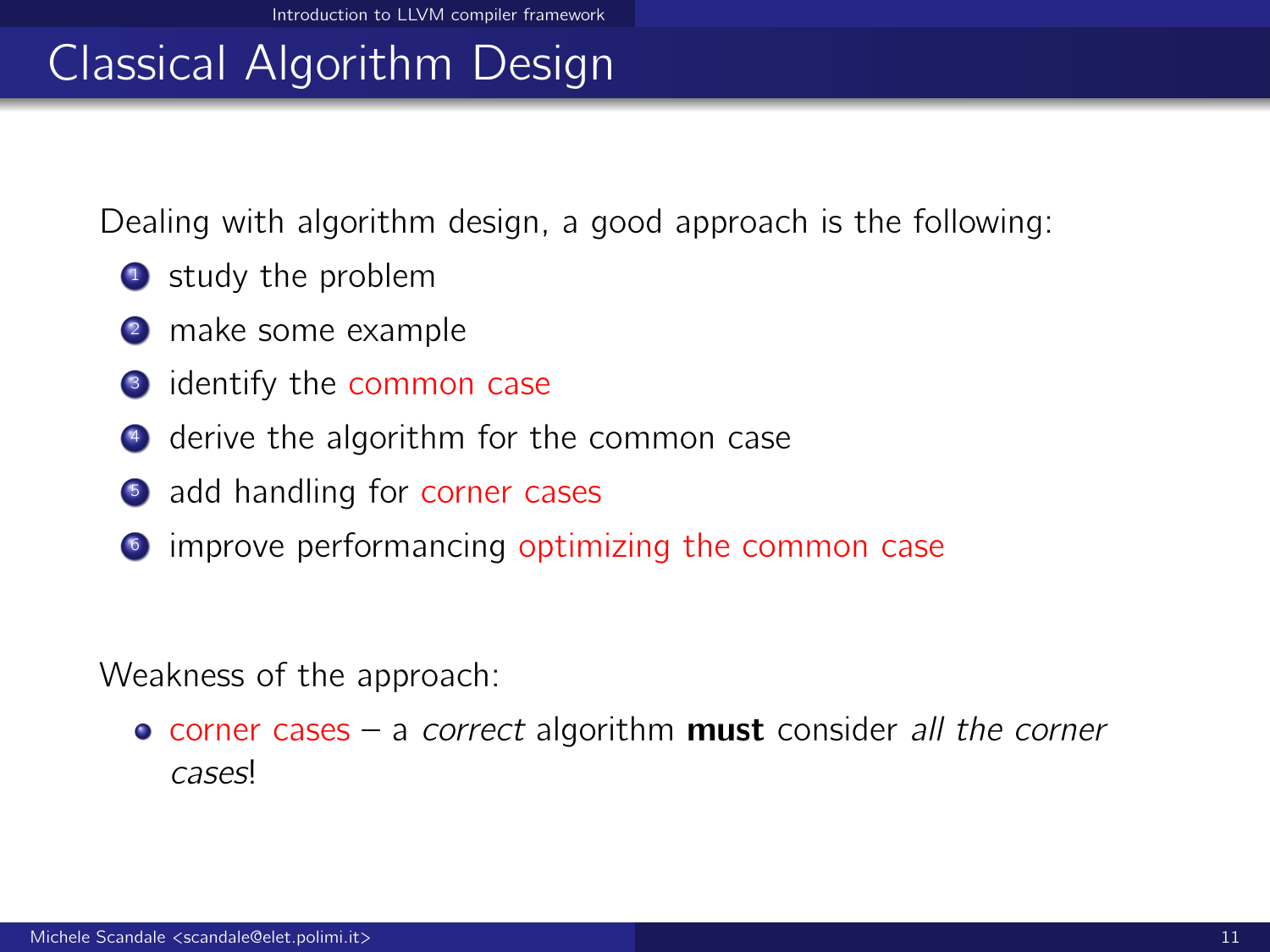## Compiler Algorithm Design Be Conservative

Corner cases are difficult to handle:

- **•** compiler algorithms must be proved to preserve program semantic
- having a common methodology helps on that

Compiler algorithms are built combining three kind of passes:

- **•** analysis
- **o** optimization
- **•** normalization

We now consider a simple example: *loop hoisting*.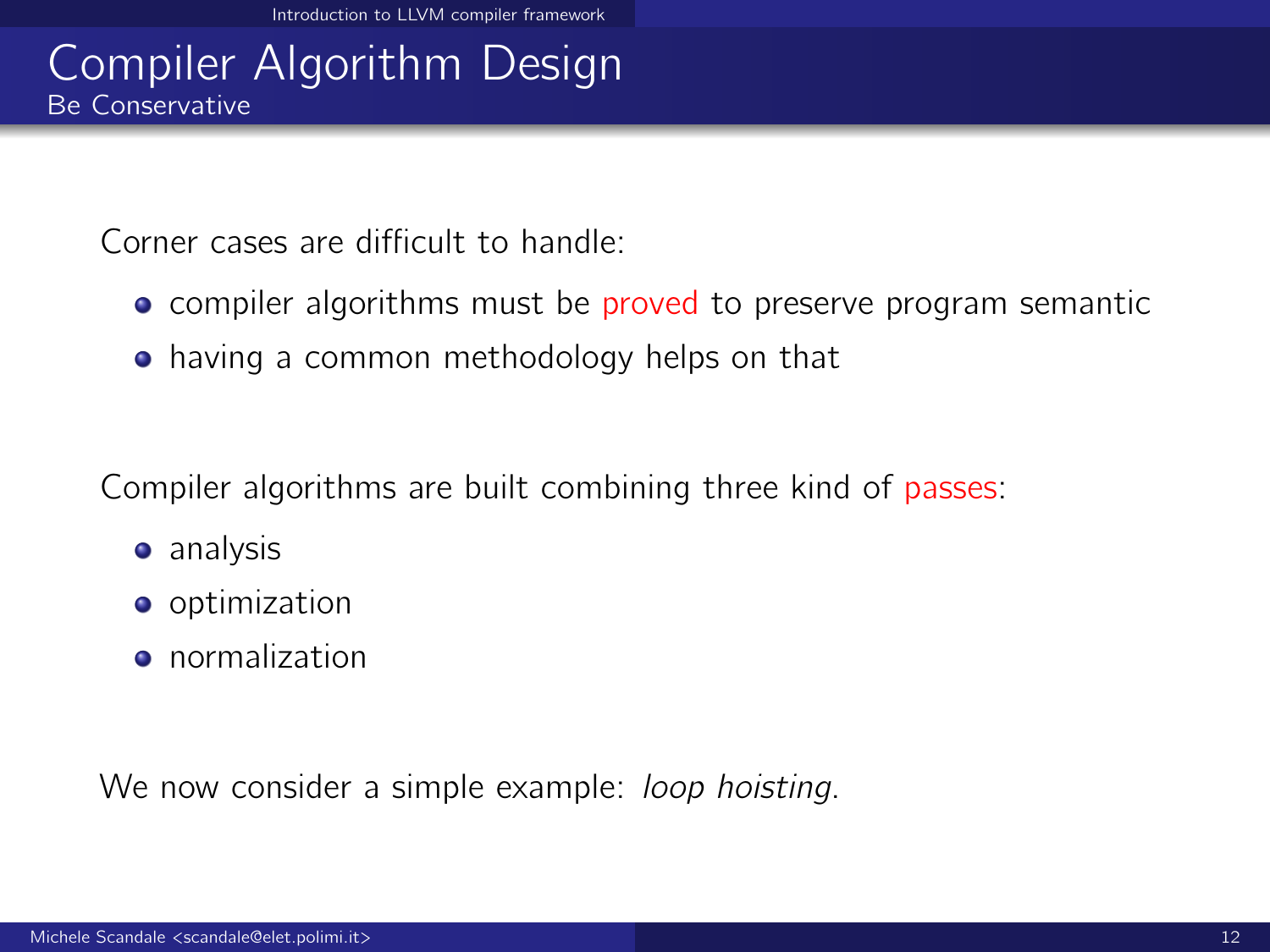# Loop Hoisting

It is a transformation that:

- **.** looks for statements (inside the loop) not depending on the loop state
- move them outside the loop body

| Loop Hoisting - Before | Loop Hoisting - After |
|------------------------|-----------------------|
| $do \{$                | $b = c$ ;             |
| $a += i;$              | $do \{$               |
| $b = c$ ;              | $a += i$ ;            |
| $i++$ :                | $i++$ :               |
| while $(i < k)$ ;      | } while $(i < k)$ ;   |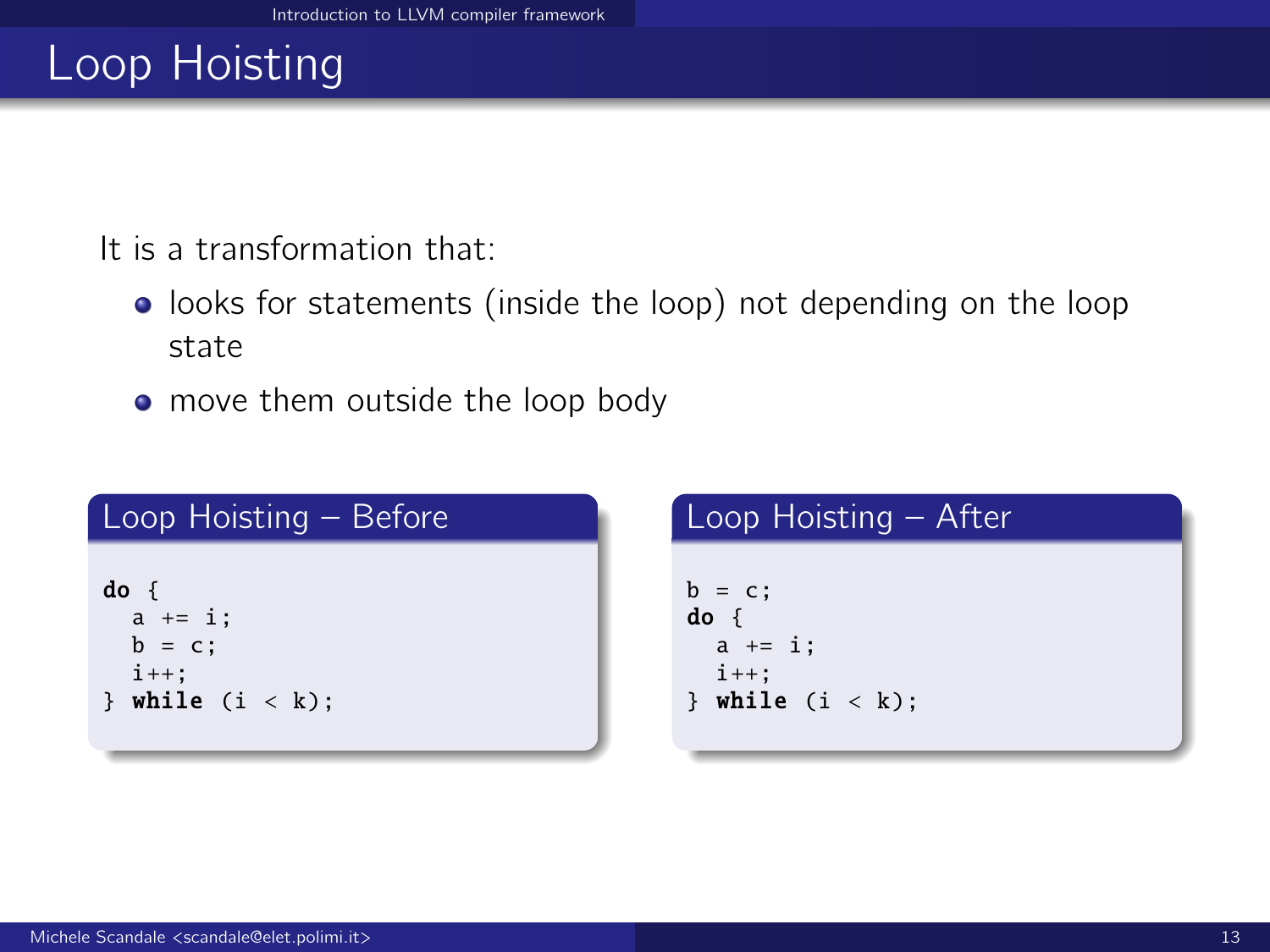### Loop Hoisting Focus on the Transformation

The transformation is trivial:

• move "good" statement outside of the loop

This is the optimization pass. It needs to known:

- loops
- "good" statements

They are analysis passes:

- detecting loops in the program
- **o** detecting loop-independent statements

When registering loop hoisting, also the required analyses must be declared:

• pipeline automatically built – analyses  $\rightarrow$  optimization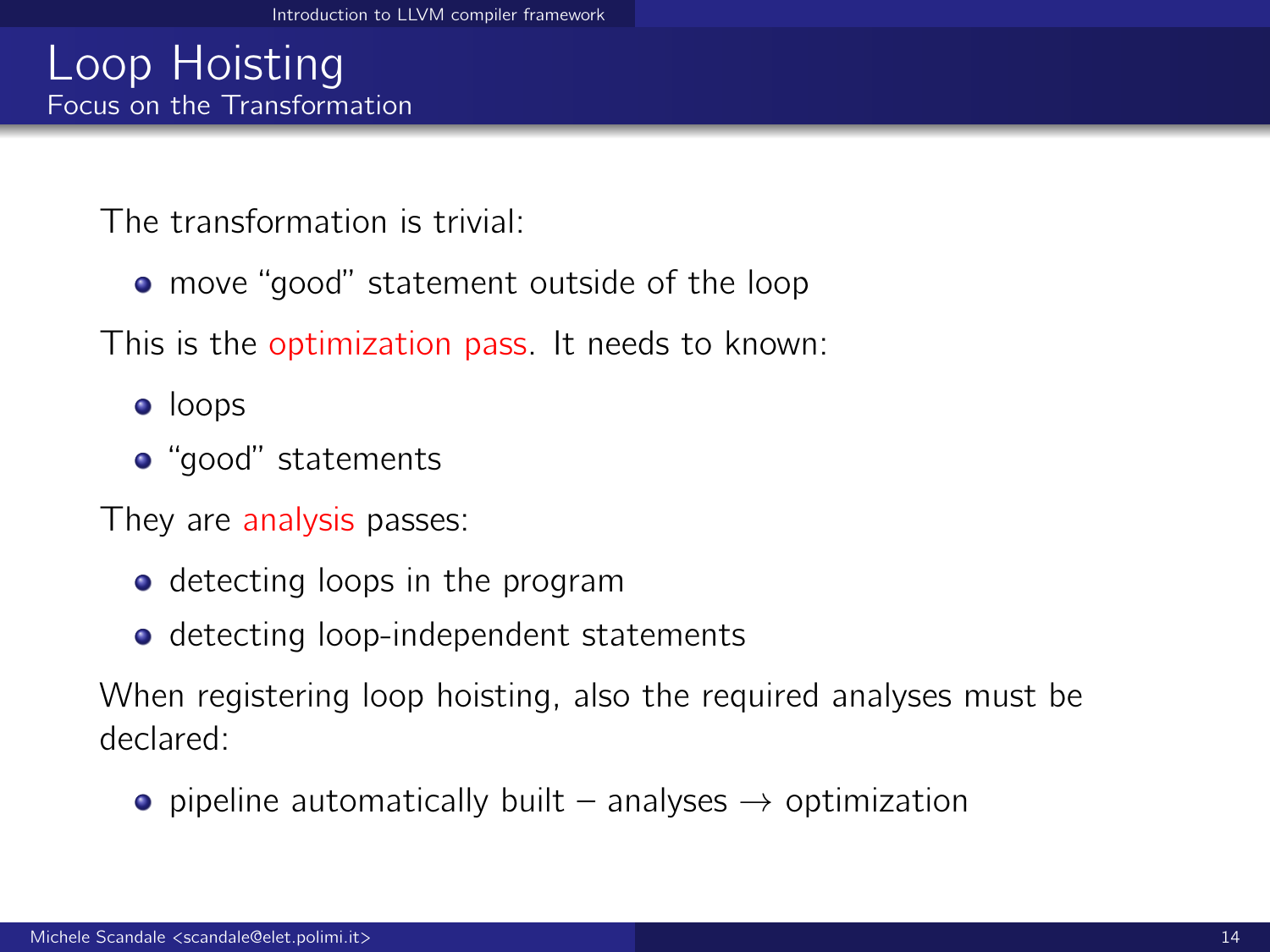## Loop Hoisting Proving Program Semantic Preservation

The proof is trivial:

- **transformation is correct if analysis are correct, but ...**
- . . . usually analyses are built starting from other analyses already implemented inside the compiler

You have to prove that combining all analyses information gives you a correct view of the code:

**•** analyses information cannot induce optimization passes that apply transformations not preserving the program semantic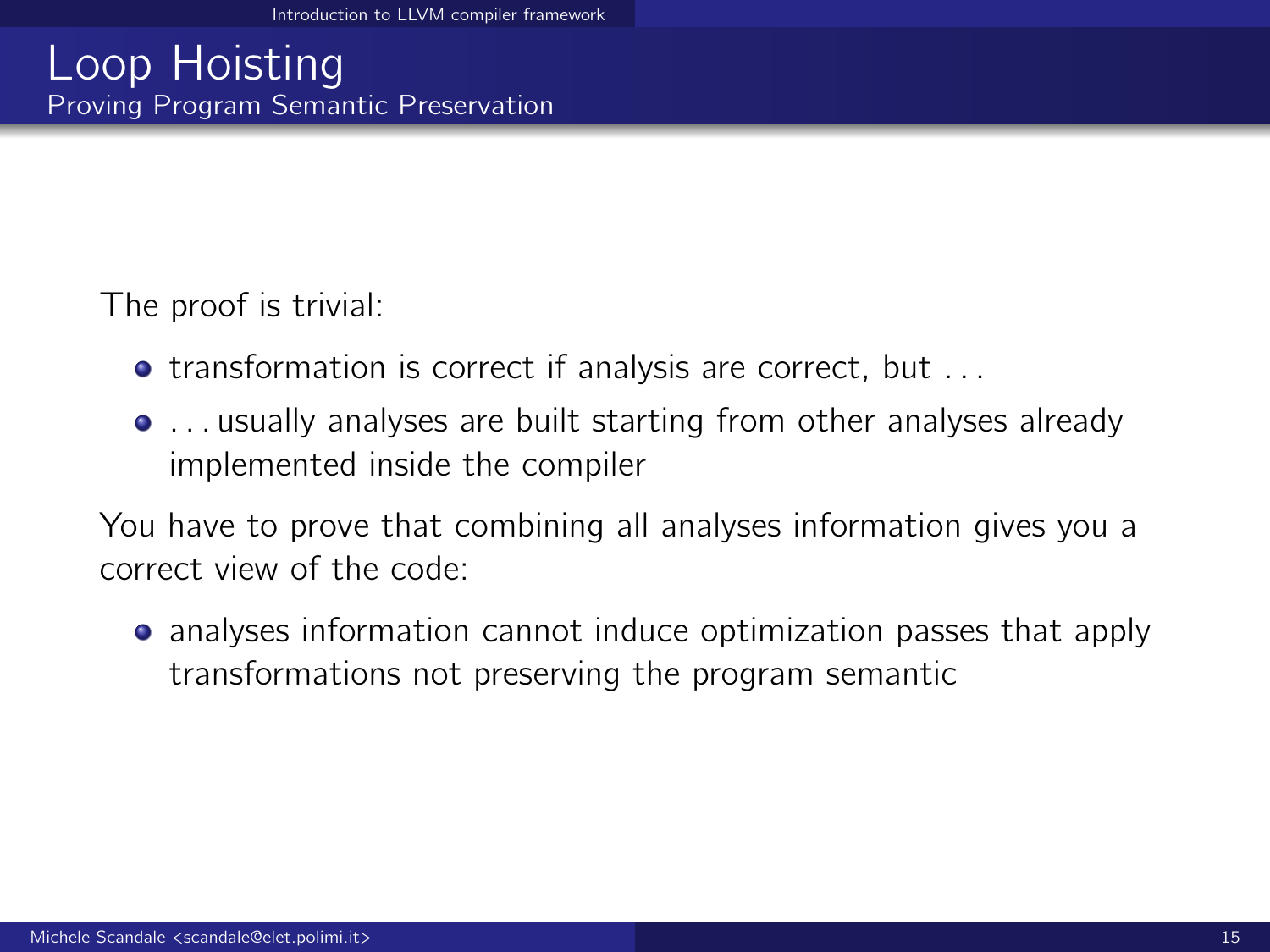## Loop Hoisting More Loops

We have spoken about loops, but which kind of loop?

- $\bullet$  do-while lOODS?
- $\bullet$  while loop?
- **o** for loops?

We have seen loop hoisting on:

do-while loops

What about other kinds of loops?

 $\bullet$  they must be normalized – i.e. transformed to  $\phi$ -while loops

Normalization passes do that:

• before running loop hoisting, you must tell to the pass manager that loop normalization must be run before

This allows to recognize more loops, thus potentially improving optimization impact!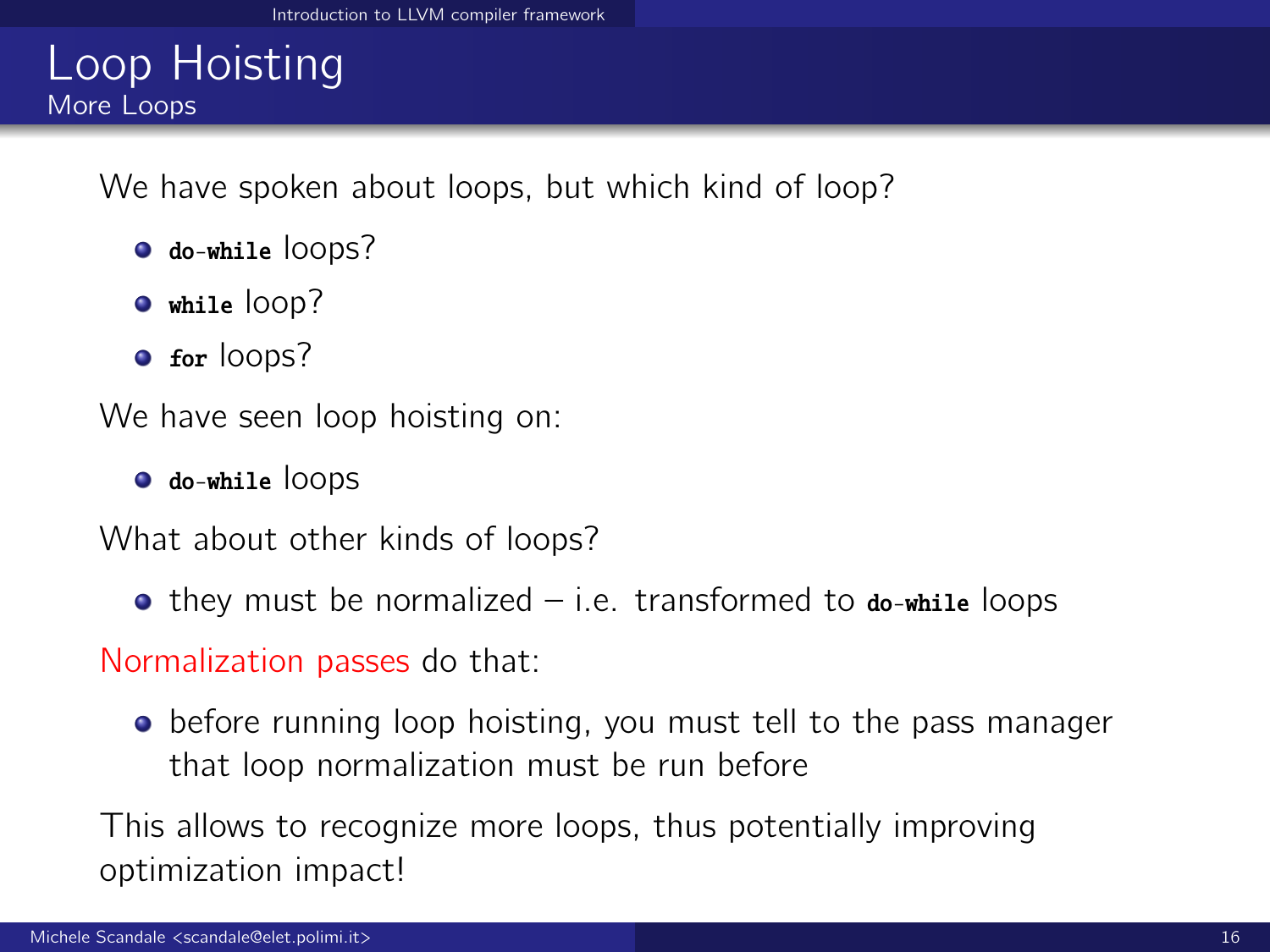### Compiler Algorithm Design A methodology

You have to:

- **1** analyze the problem
- **2** make some examples
- **3** detect the common case
- <sup>4</sup> declare the input format
- **5** declare the analyses you need
- **6** design an optimization pass
- **1** proof its correctness
- $\bullet$  improve algorithm perfomance by acting on common case  $-$  the only considered up to now. Please notice that corner cases are generally not considered – just do not optimize
- <sup>9</sup> improve the effectiveness of the algorithm by adding normalization passes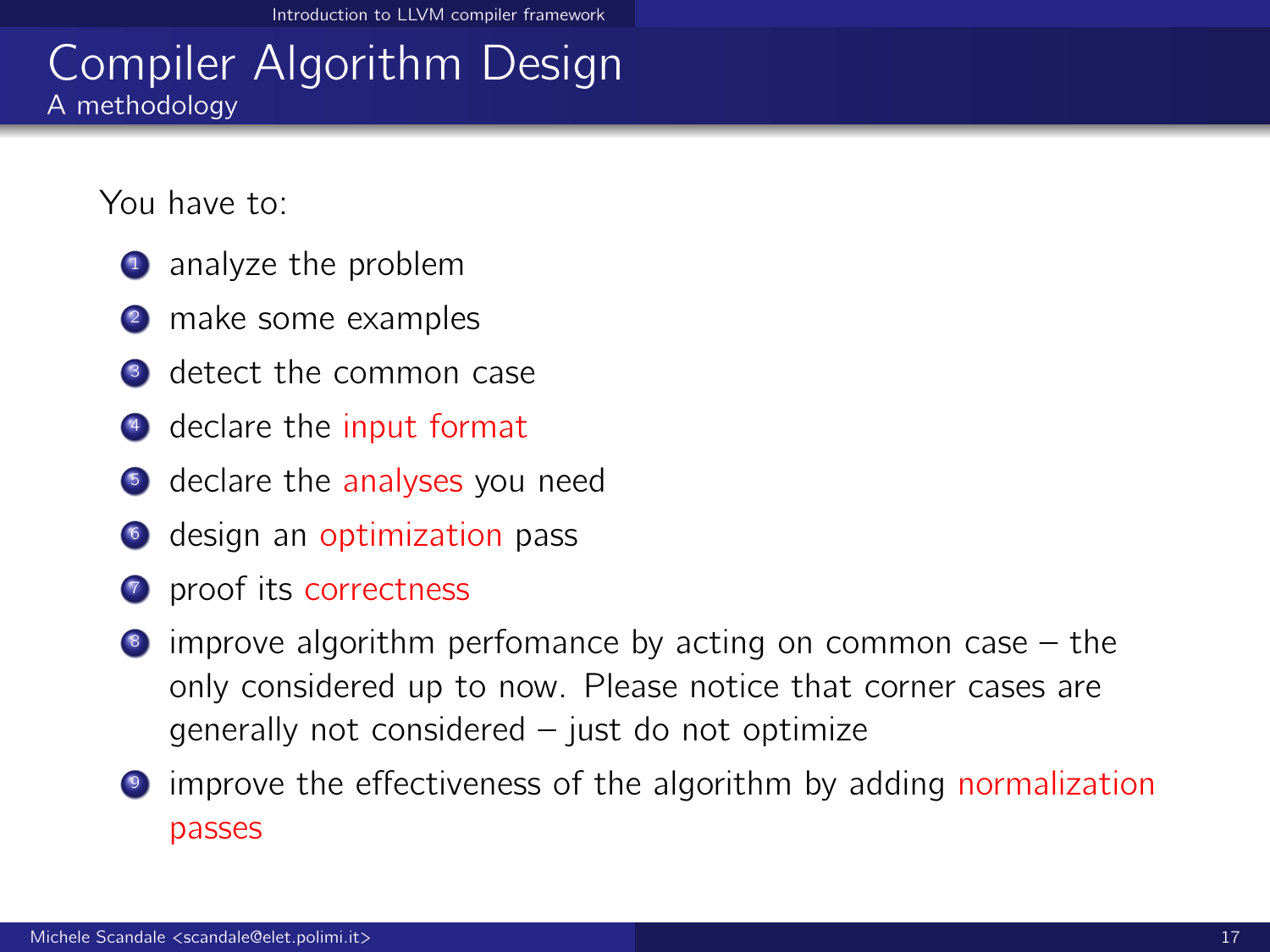# <span id="page-17-0"></span>**Contents**



- <sup>2</sup> [Compiler organization](#page-4-0)
- <sup>3</sup> [Algorithm design](#page-9-0)

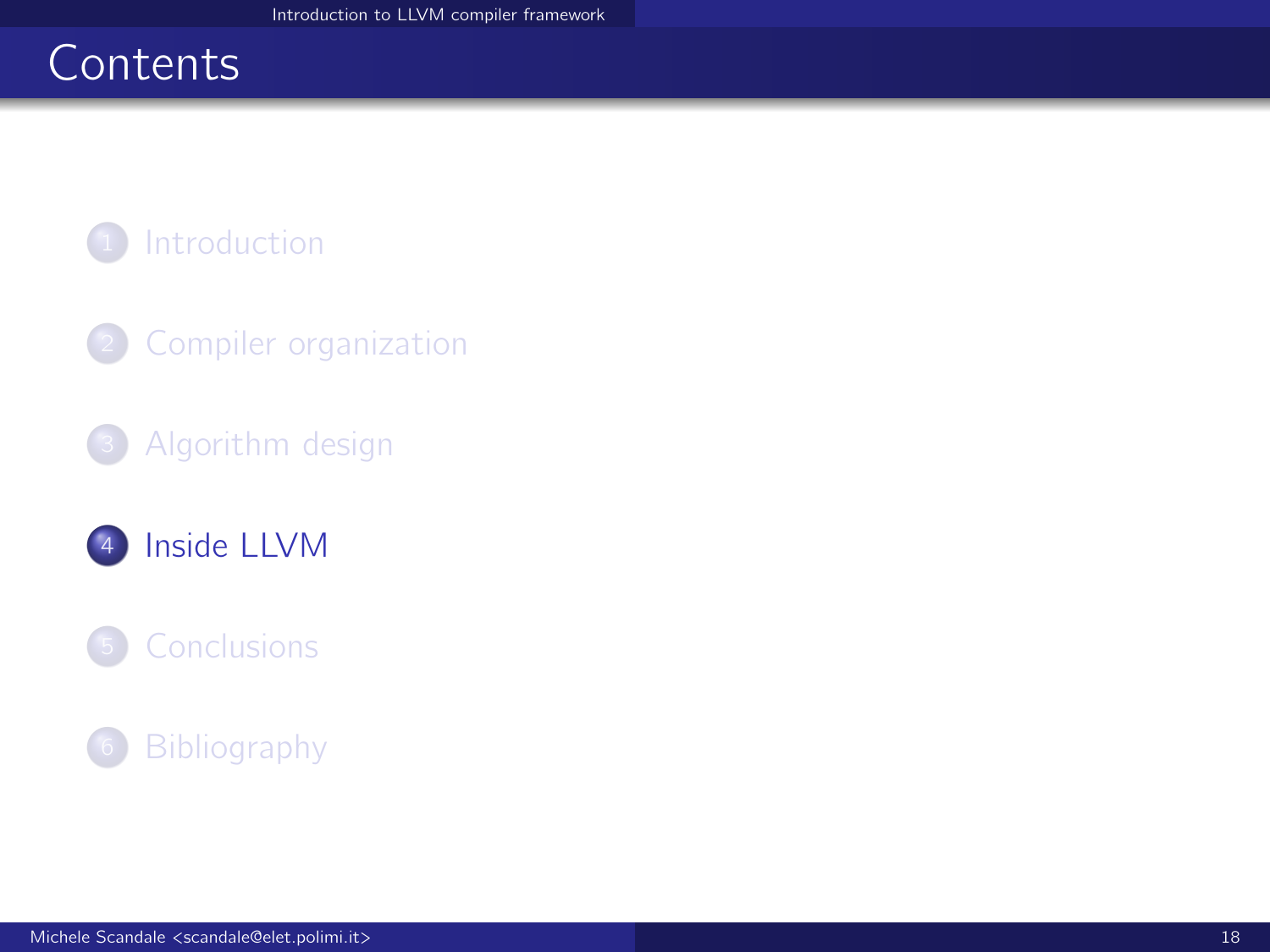# LLVM IR

LLVM IR [\[11\]](#page-41-2) language is RISC-based:

- $\bullet$  instructions operates on variables  $2$
- only load and store access memory
- alloca used to reserve memory on function stacks

There are also few high level instructions:

- $\bullet$  function call call
- $\bullet$  pointer arithmetics getelementptr
- $\bullet$  . . .

#### <sup>2</sup>Virtual registers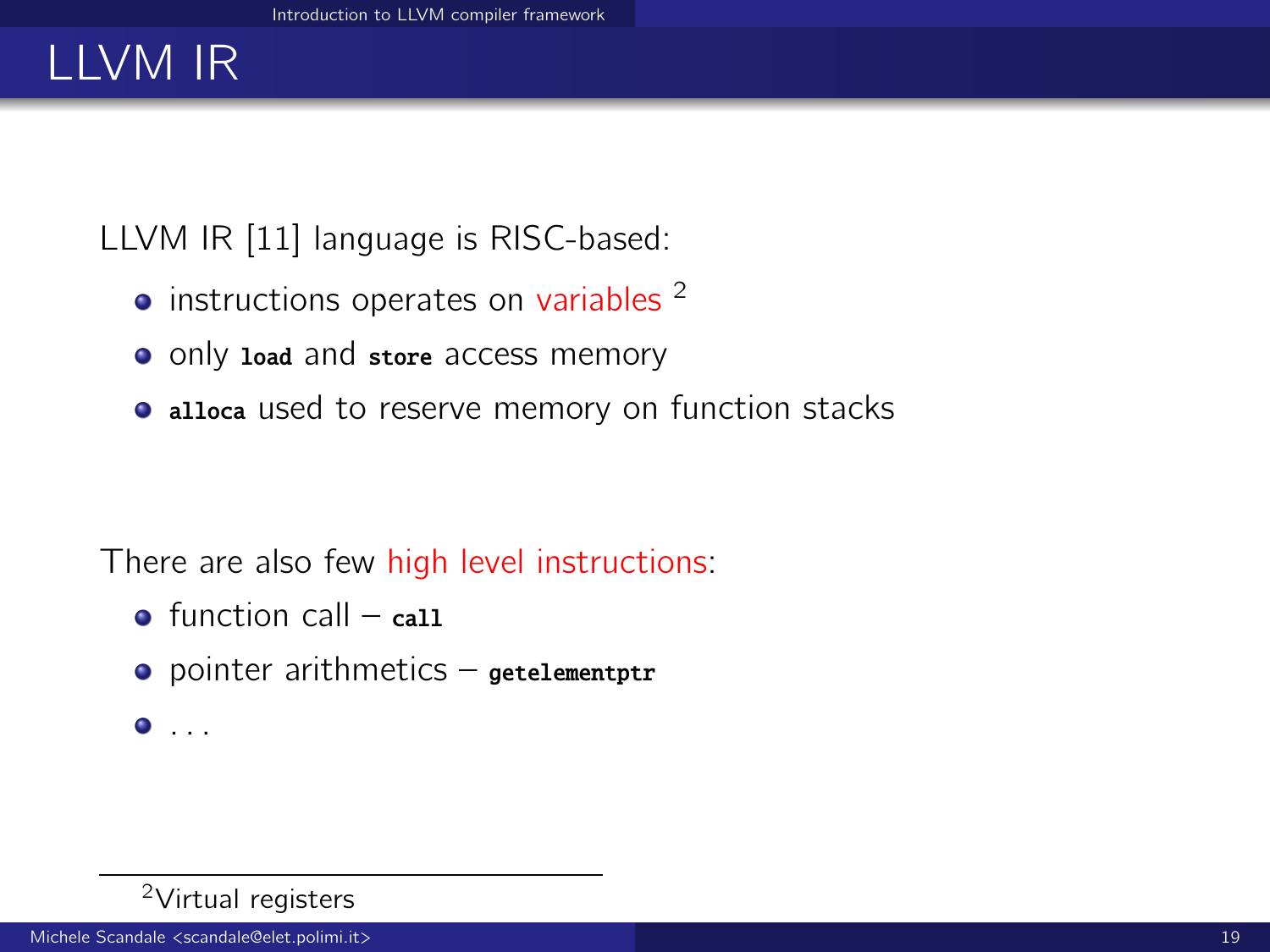### LLVM IR Types & Variables

#### LLVM IR is strongly typed:

e.g. you cannot assign a floating point value to an integer variable without an explicit cast

Almost everything is typed  $-$  e.g.:

functions  $@fact = i32$  (i32)

statements  $x_3 = i$ cmp eq i32  $x_2$ ,  $0 - i1$ 

A variable can be:

```
q|oba| @var = common global i32 0, align 4
function parameter define i32 @fact(i32 %n)
          \vertOCa\vert %2 = load i32* %1, align 4
```
Local variables are defined by statements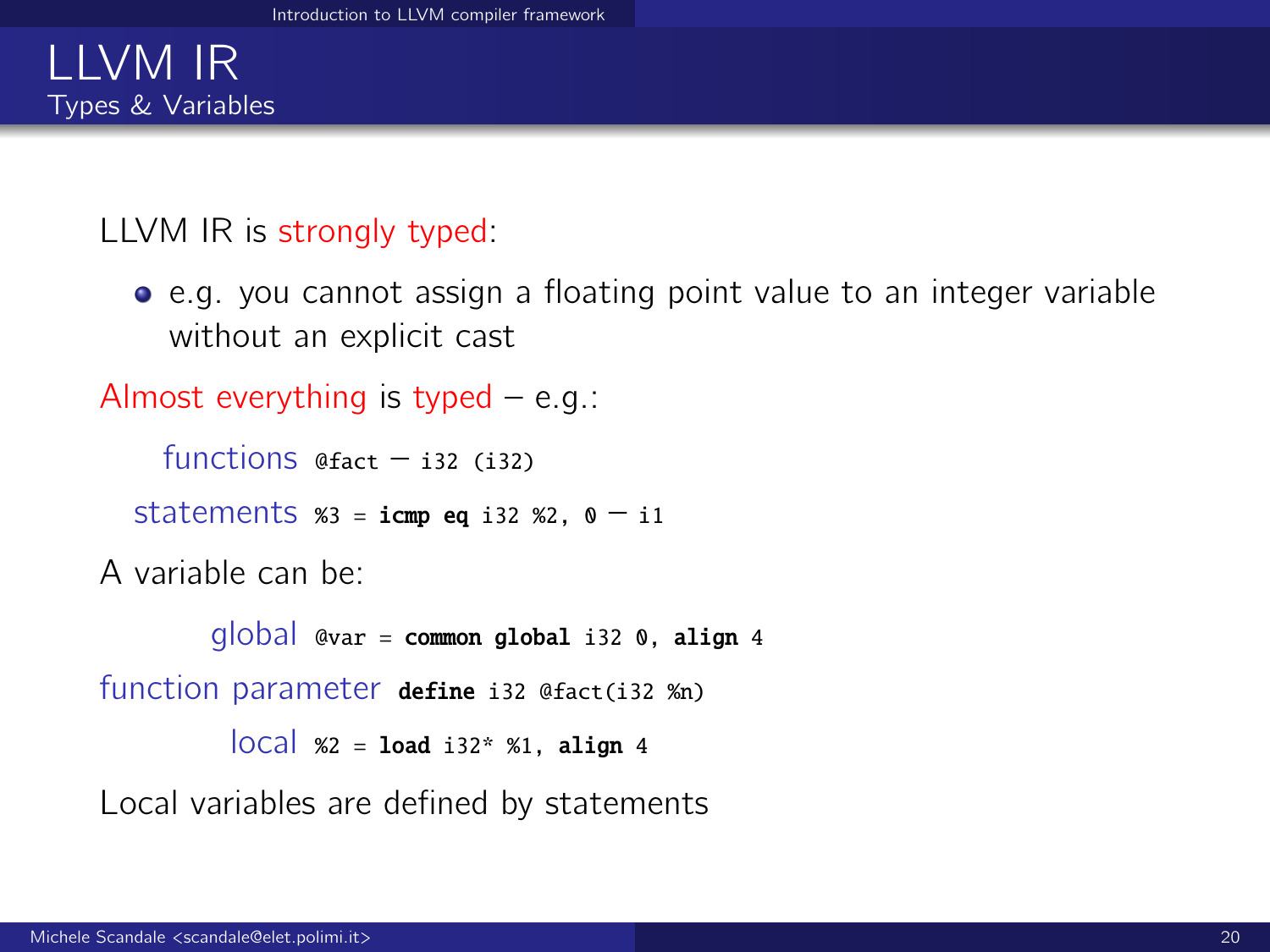### LLVM IR Example: factorial

```
define i32 @fact(i32 %n) {
entry:
  %retval = alloca i32, align 4
  %n.addr = alloca i32. allon 4store i32 %n, i32* %n.addr, align 4
  % 0 = load i32* % n. addr, align 4
  %cmp = icmp eq i32 %0. 0
  br i1 %cmp, label %if.then, label %if.end
if.then:
  store i32 1, i32* %retval
  br label %return
if end:
  %1 = load i32* %n.addr, align 4
  % 2 = load i32* %n.addr, align 4
  %sub = sub nsw i32 %2, 1
  %call = call i32 @fact(i32 %sub)%mul = mul nsw i32 %1, %call
  store i32 %mul, i32* %retval
  br label %return
return:
  %3 = load i32* %retval
  ret i32 %3
}
```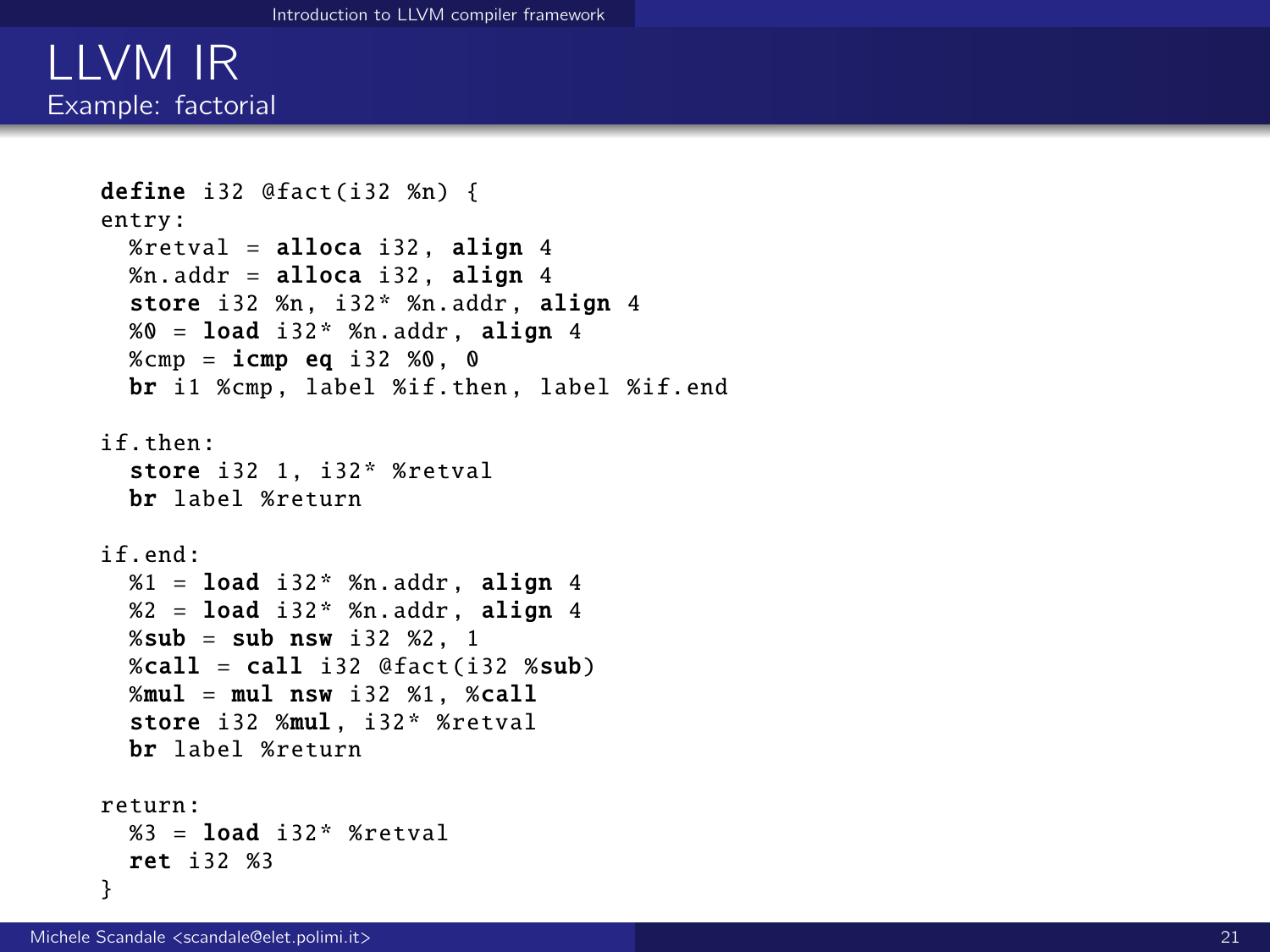LLVM IR comes with 3 different flavours:

assembly human-readable format

bitcode binary on-disk machine-oriented format

in-memory binary in-memory format, used during compilation process

All formats have the same expressiveness!

File extensions:

.ll for assembly files .bc for bitcode files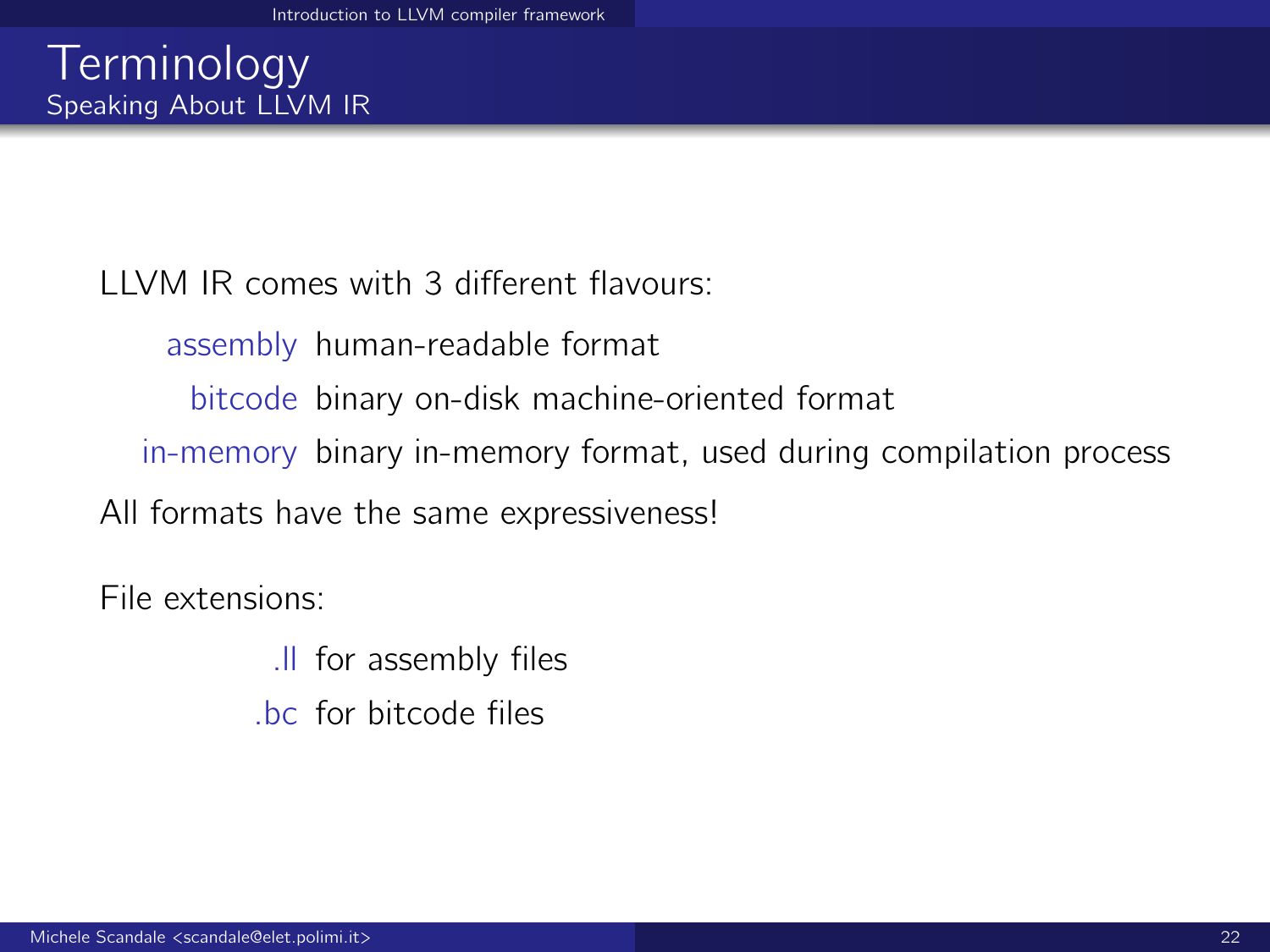Writing LLVM assembly by hand is unfeasible:

- o different front-ends available for LLVM
- use Clang [\[13\]](#page-42-2) for the C family

The clang driver is compatible with GCC:

•  $\approx$  same command line options

To generate LLVM IR:

assembly clang -emit-llvm -S -o out.ll in.c bitcode clang -emit-llvm -o out.bc in.c

It can also generate native code starting from LLVM assembly or LLVM bitcode – like compiling an assembly file with GCC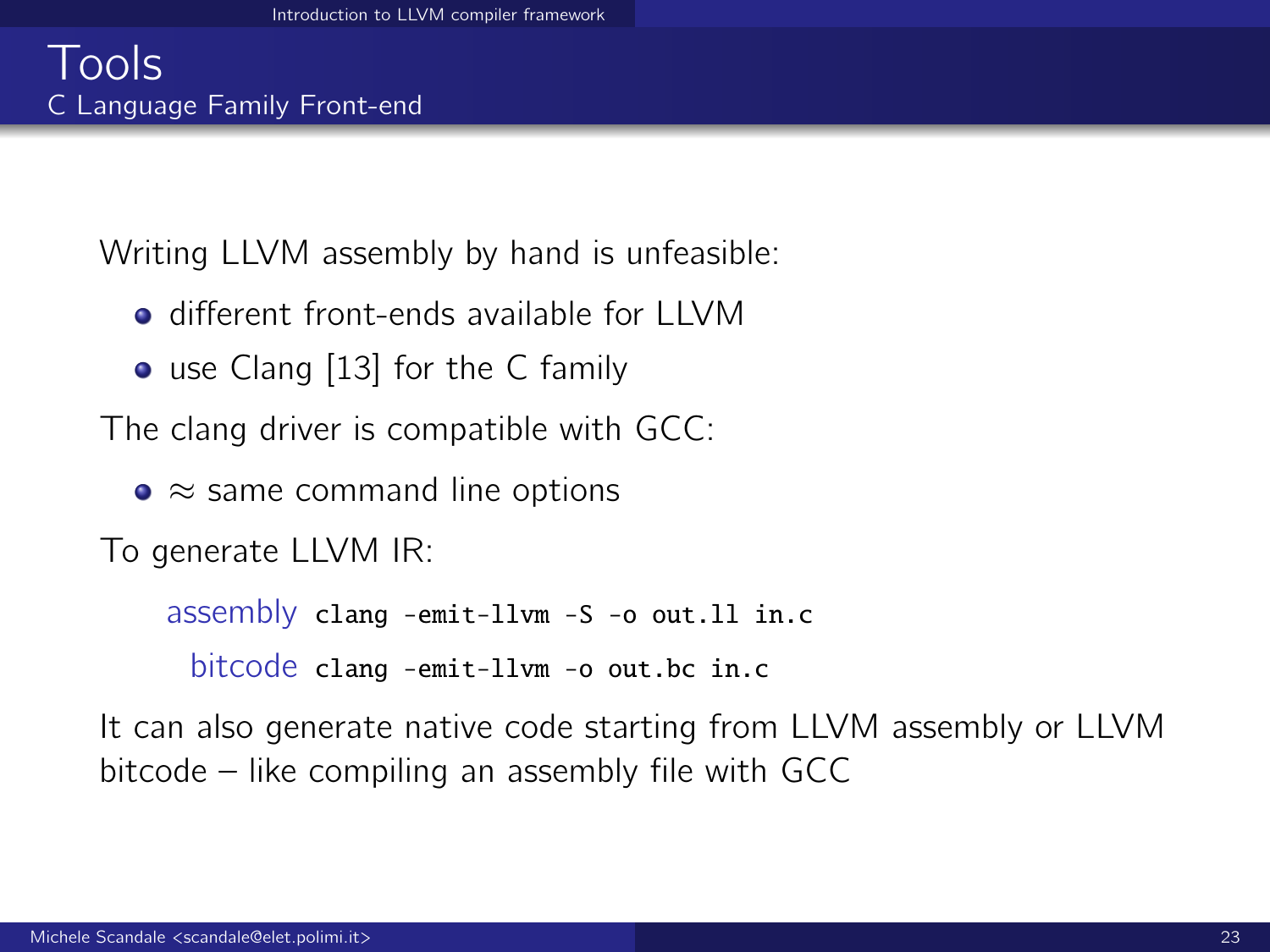### Tools Playing with LLVM Passes

LLVM IR can be manipulated using opt:

- $\bullet$  read an input file
- run specified LLVM passes on it
- respecting user-provided order

Useful passes:

- o print CFG with opt -view-cfg input.11
- **•** print dominator tree with opt -view-dom input.11

 $\bullet$  . . .

Pass chaining:

run mem2reg<sup>3</sup>, then view the CFG with opt -mem2reg -view-cfg input.ll

<sup>3</sup>More on this later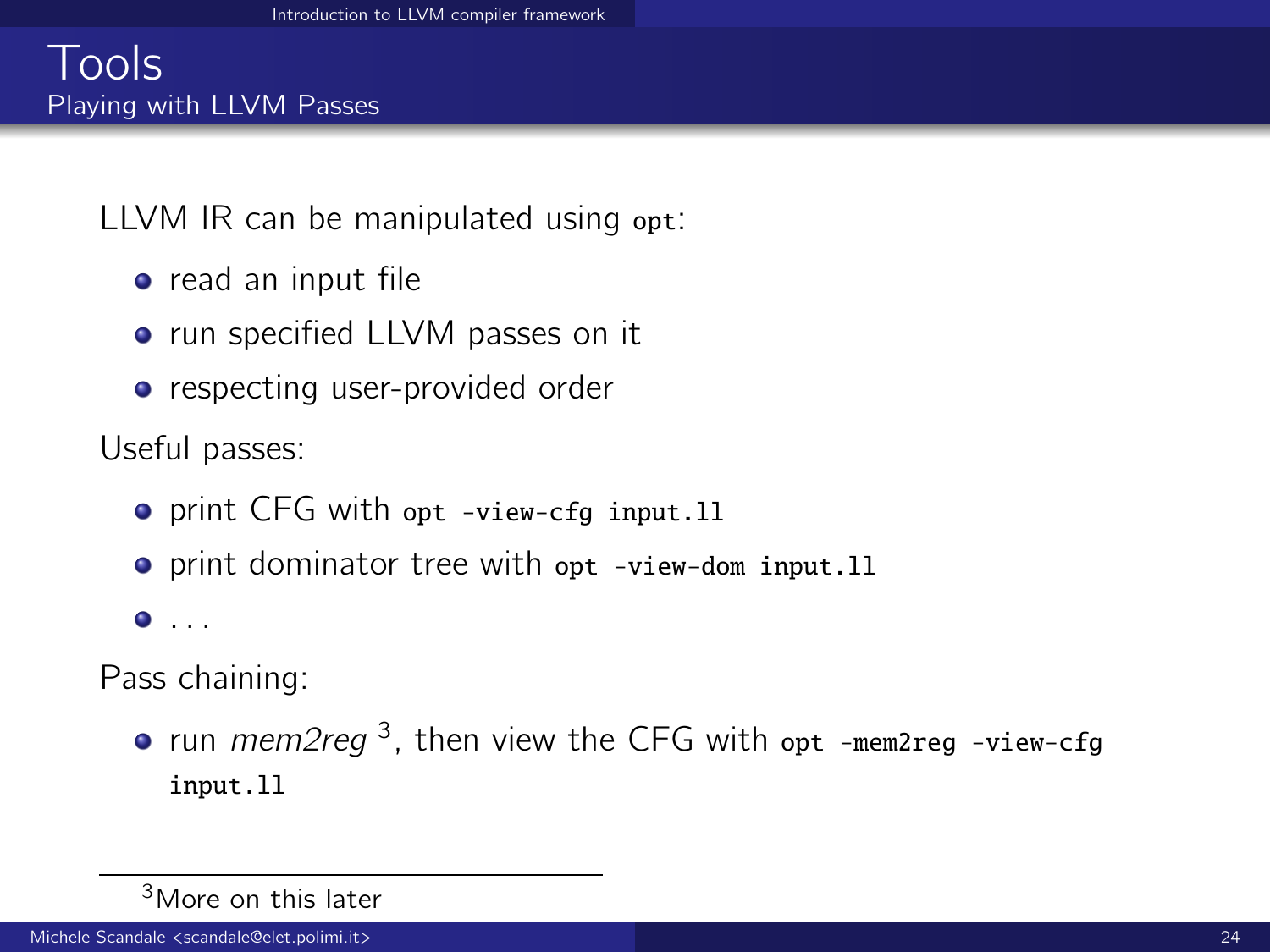## Pass Hierarchy

LLVM provides a lot of passes:

try opt -help

For performance reasons there are different kind of passes:

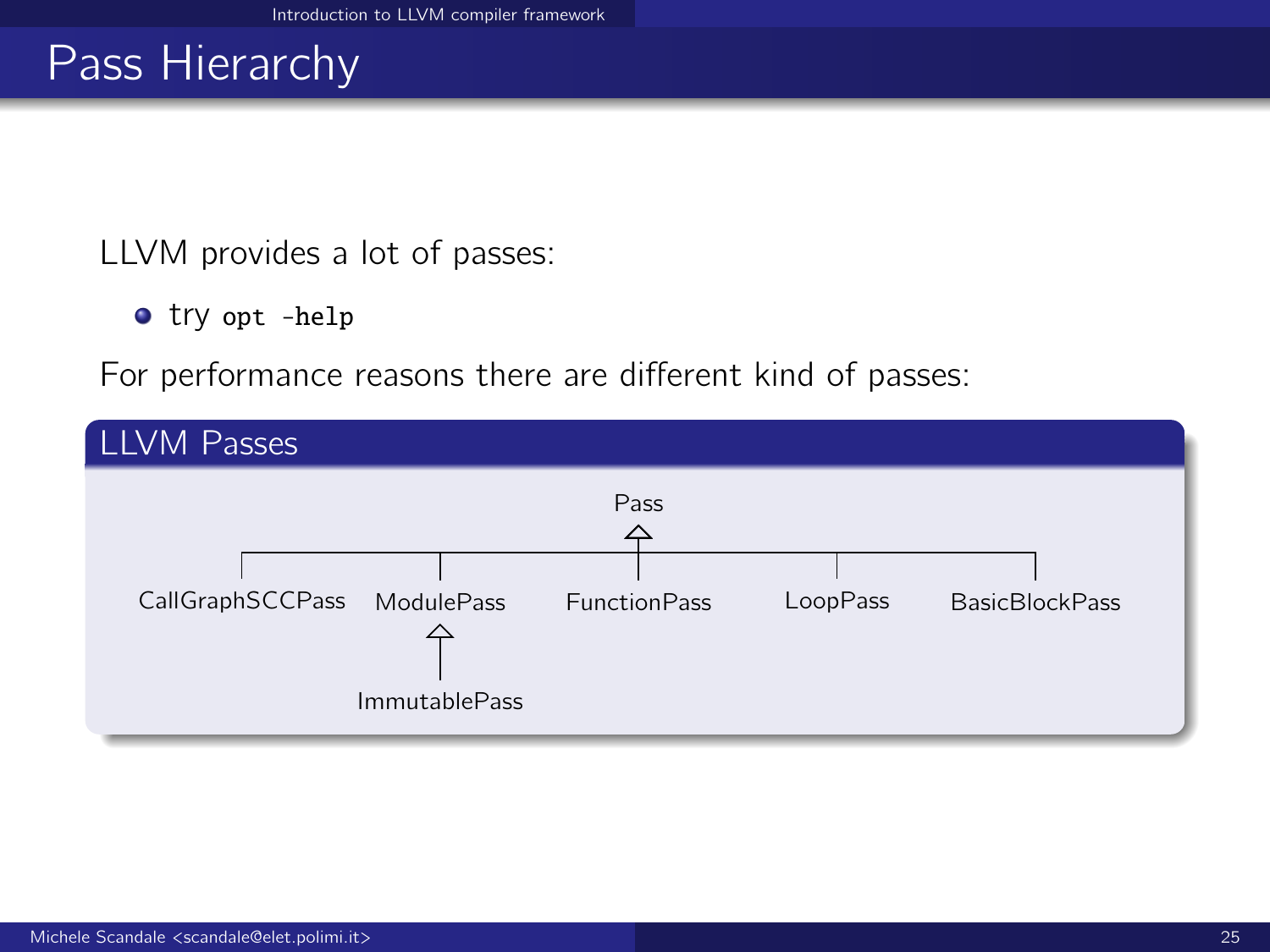## LLVM Passes

Each pass kind visits particular elements of a module:

ImmutablePass compiler configuration – never run

CallGraphSCCPass post-order visit of CallGraph SCCs

ModulePass visit the whole module

FunctionPass visit functions

LoopPass post-order visit of loop nests

BasicBlockPass visit basic blocks

Specializations comes with restrictions:

- e.g. a FunctionPass cannot add or delete functions
- **•** refer to [\[12\]](#page-41-3) for accurate description of features and limitations of each kind of pass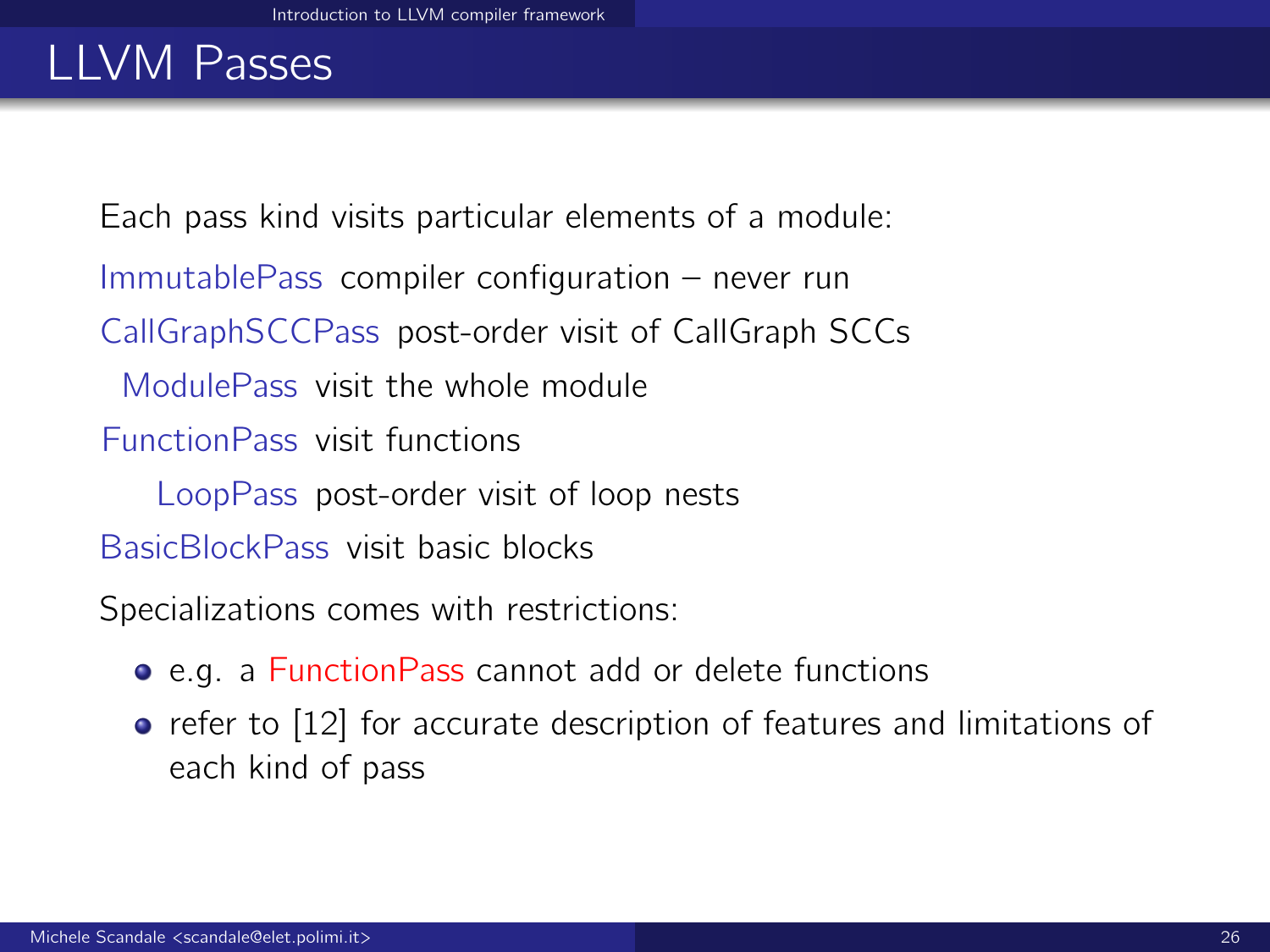## **Examples**

Now we will see very simple passes:

- some of them are meaningless
- goal is to show you the LLVM API

The passes are:

instruction-count simple instruction counting analysis

hello-llvm optimization pass building an hello-world program function-eraser optimization pass removing "small" functions

Hint: take the LLVM pass writing tutorial [\[12\]](#page-41-3)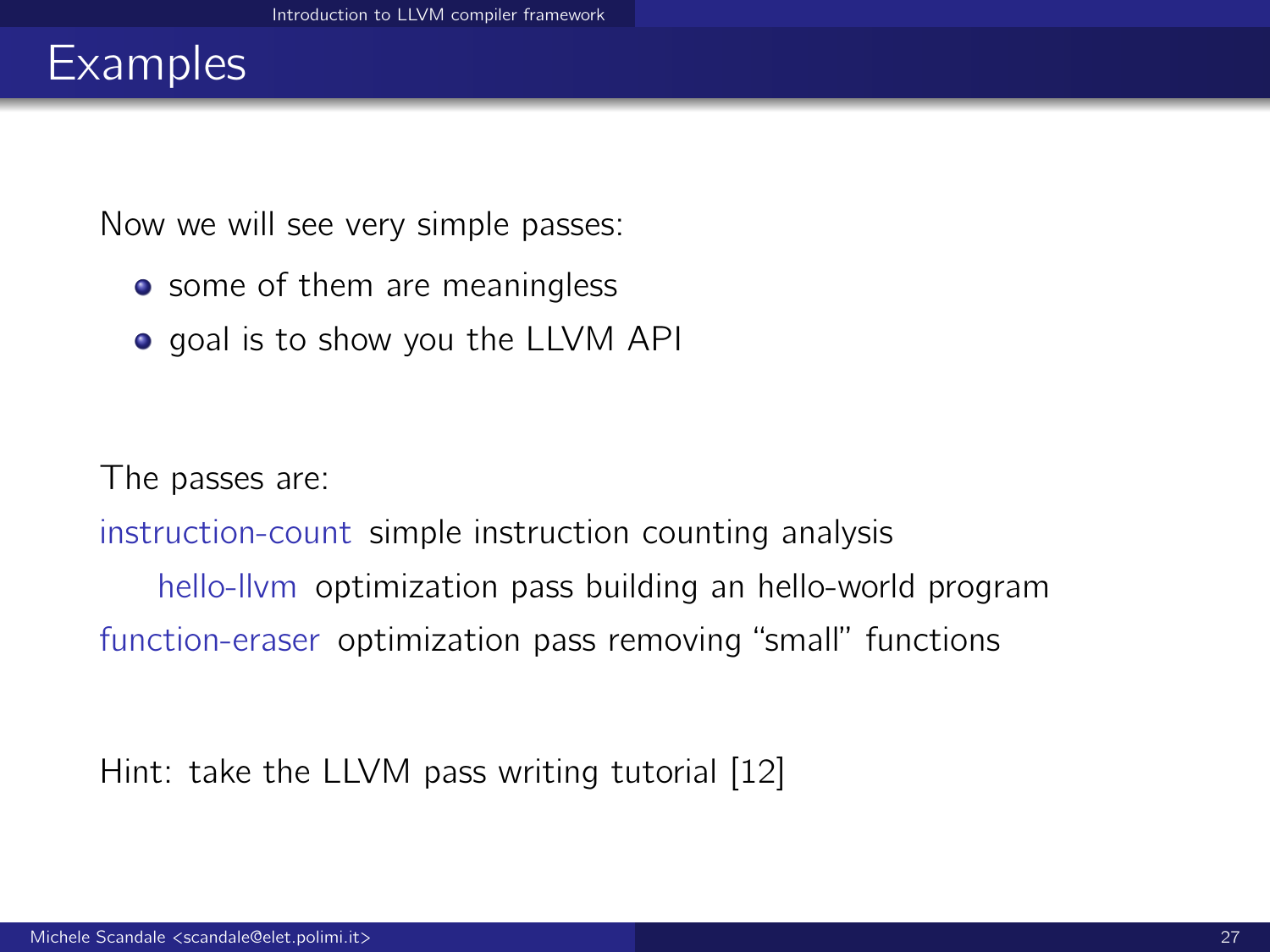# What is Available Inside LLVM?

LLVM provides passes performing basic transformations:

- variables promotion
- **•** loops canonicalization
- . . .

They can be used to normalize/canonicalize the input:

**•** transform into a form analyzable for further passes

Input normalization is essential:

• keep passes implementation manageable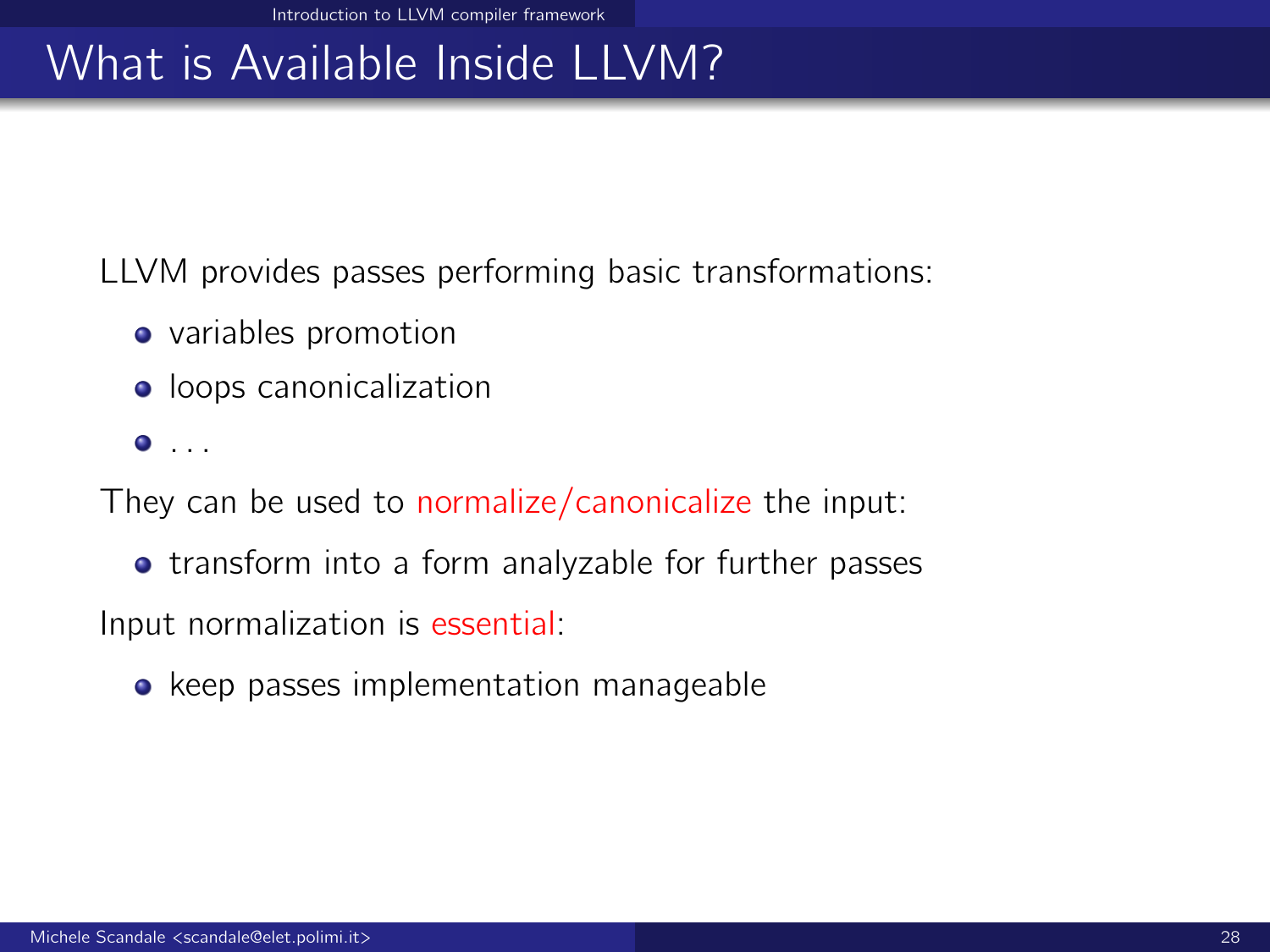## LLVM IR Language Static Single Assignment

LLVM IR is SSA-based:

**•** every variable is statically assigned exactly once

Statically means that:

- **•** inside each function
- $\bullet$  for each variable  $\ast$ foo
- $\bullet$  there is only one statement in the form  $\ast$  foo = ...

Static is different from dynamic:

• a static assignment can be executed more than once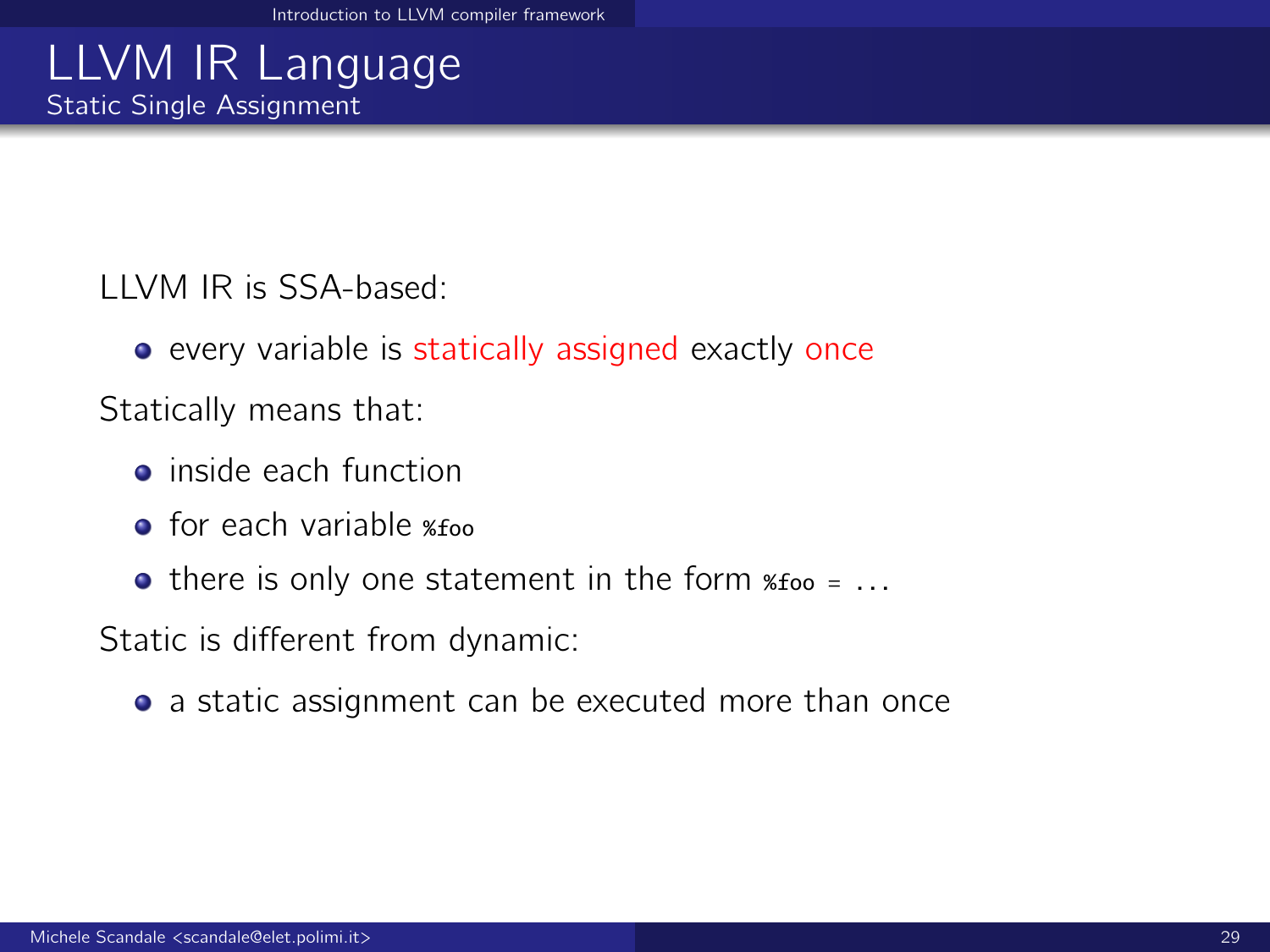### **Static Single Assignment** Examples

#### Scalar SAXPY

```
float saxpy(float a, float x, float y) {
   return a * x + y;
}
```
#### Scalar LLVM SAXPY

```
define float @saxpy(float %a, float %x, float %y) {
  %1 = \text{fmul} float %3x, %x%2 = \text{fadd float } %1, %ret float %2
}
```
Temporary %1 not reused! %2 is used for the second assignment!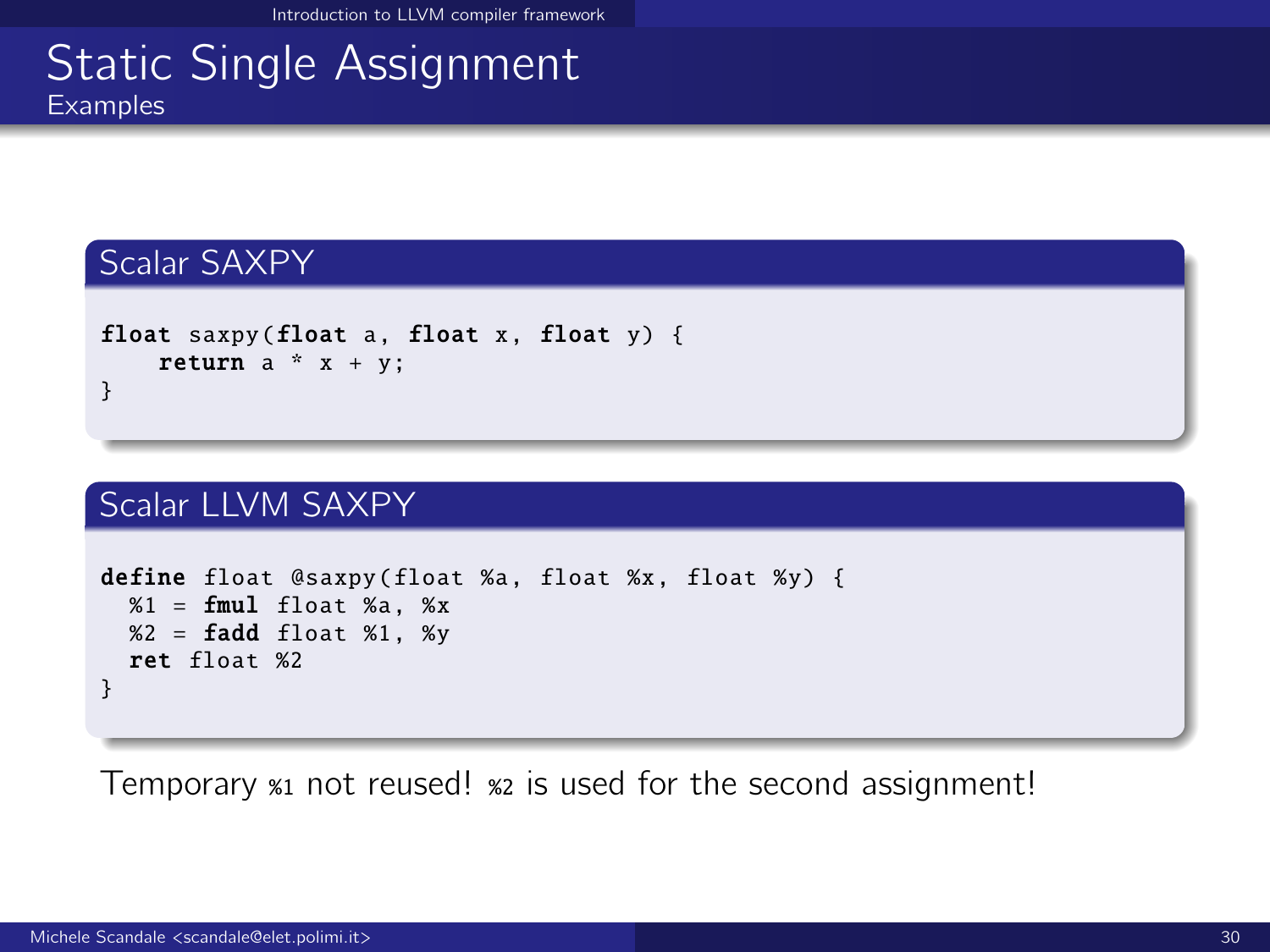### Static Single Assignment Examples

#### Array SAXPY

```
void saxpy(float a, float x[4], float y[4], float z[4]) {
 for(unsigned i = 0; i < 4; +i)
   z[i] = a * x[i] + y[i];}
```
#### Array LLVM SAXPY

```
for cond:
 % i.0 = phi i32 [ 0, % entry ], [ % inc. % for. inc ]%cmp = icmp ult i32 %i.0, 4
 br i1 %cmp , label %for.body , label %for.end
  ...
for.inc:
 % inc = add i32 % i.0, 1
 br label %for.cond
```
One assignment for loop counter  $x_i \cdot$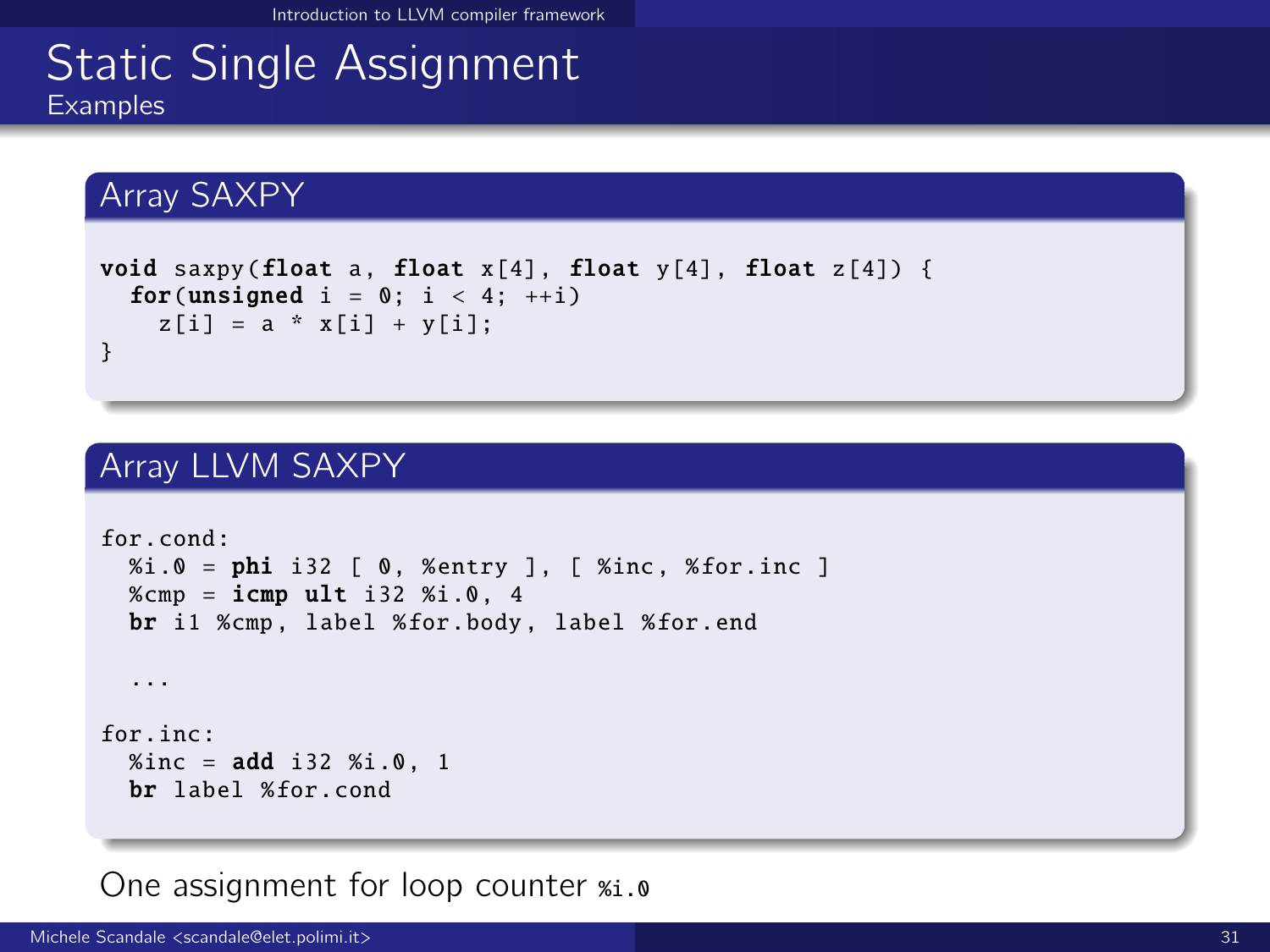# Static Single Assignment

Handling Multiple Assignments

#### Max

```
float max(float a, float b) {
 return a > b ? a : b:
}
```
#### LLVM Max – Bad

```
%1 = fcmp ogt float %a, %bbr i1 %1, label %if.then , label %if.else
if.then:
  %2 = %abr label %if.end
if.else:
  %2 = %bbr label %if.end
if.end:
  ret float %2
```
#### Why is it bad?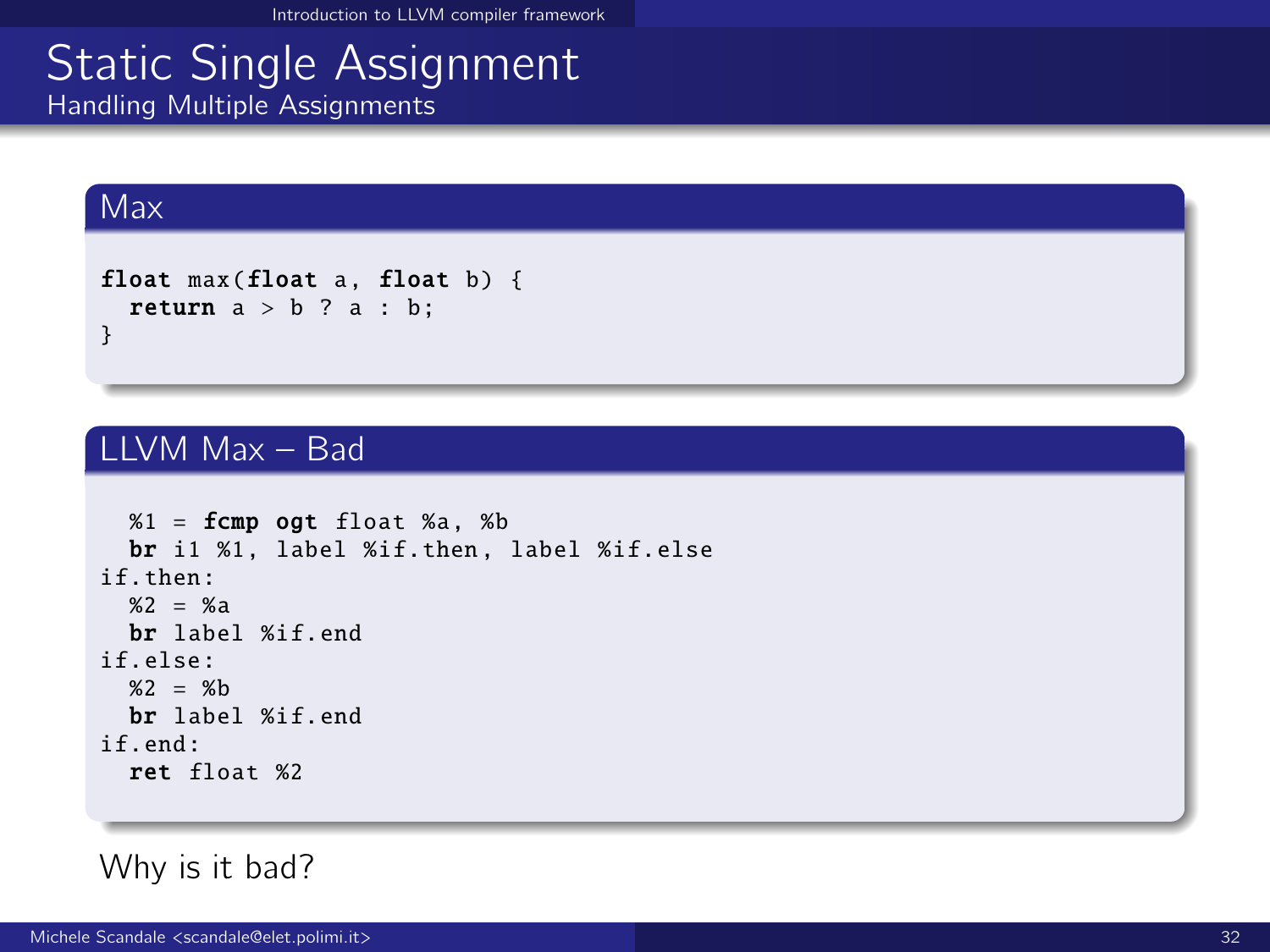#### Static Single Assignment Use phi to Avoid Troubles

#### The *\*s* variable must be statically set once

#### LLVM Max

```
%1 = fcmp ogt float %3, %bbr i1 %1, label %if.then , label %if.end
if.then:
  br label %if.end
if.else:
  br label %if.end
if end:
  %2 = phi float [ %a, %if.then ], [ %b, %if.else ]ret float %2
```
The phi instruction is a conditional move:

- it takes (*variable<sub>i</sub>, label<sub>i</sub>*) pairs
- if coming from predecessor identified by *label<sub>i</sub>*, its value is *variable*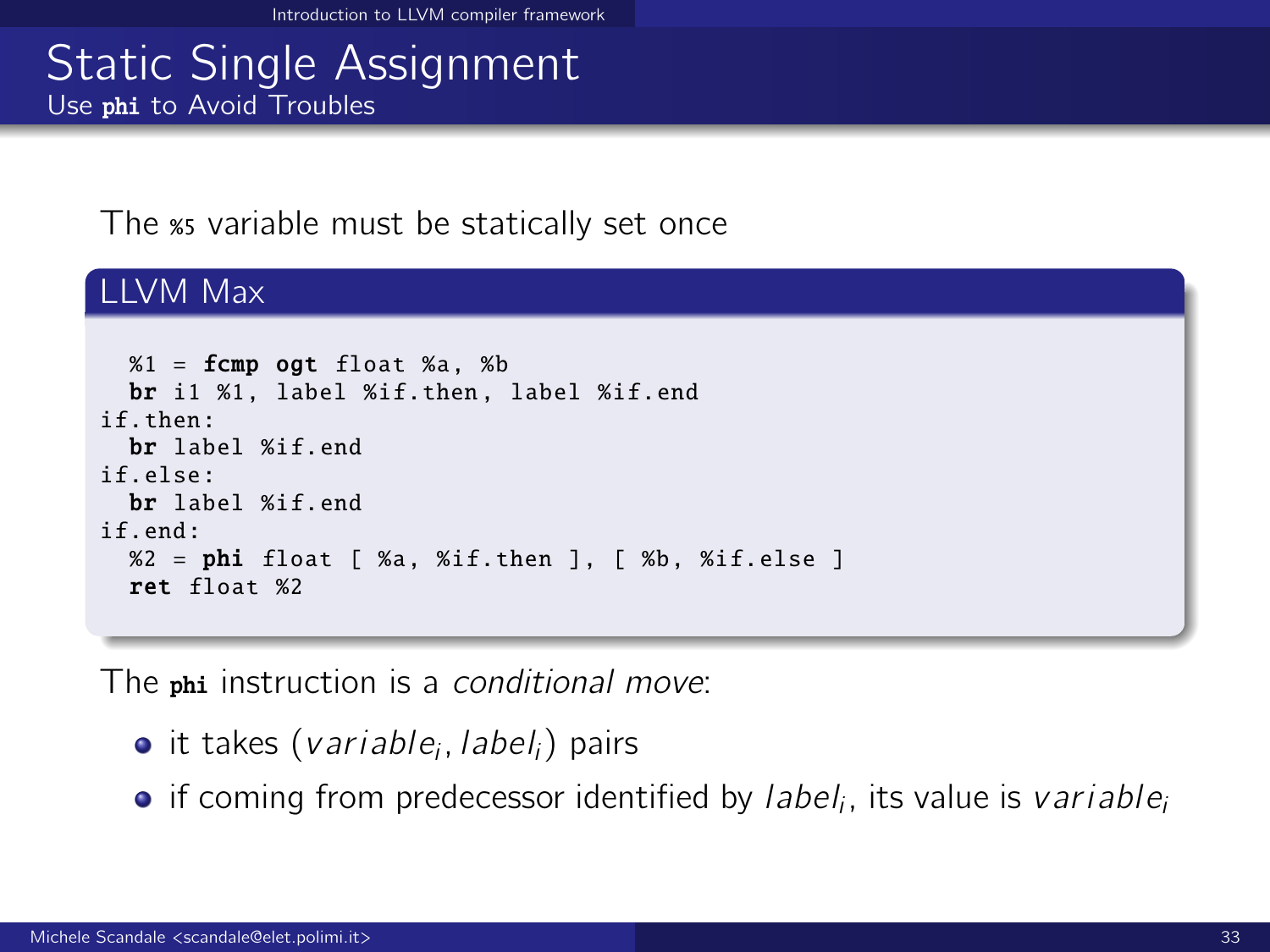### **Static Single Assignment** Definition and Uses

Each SSA variable is set only once:

**a** variable definition

Each SSA variable can be used by multiple instructions:

**•** variable uses

Algorithms and technical language abuse of these terms:

Let <sub>\*foo</sub> be a variable. If <sub>\*foo</sub> definition has not side-effects, and no uses, dead-code elimination can be efficiently performed by erasing %foo definition from the CFG.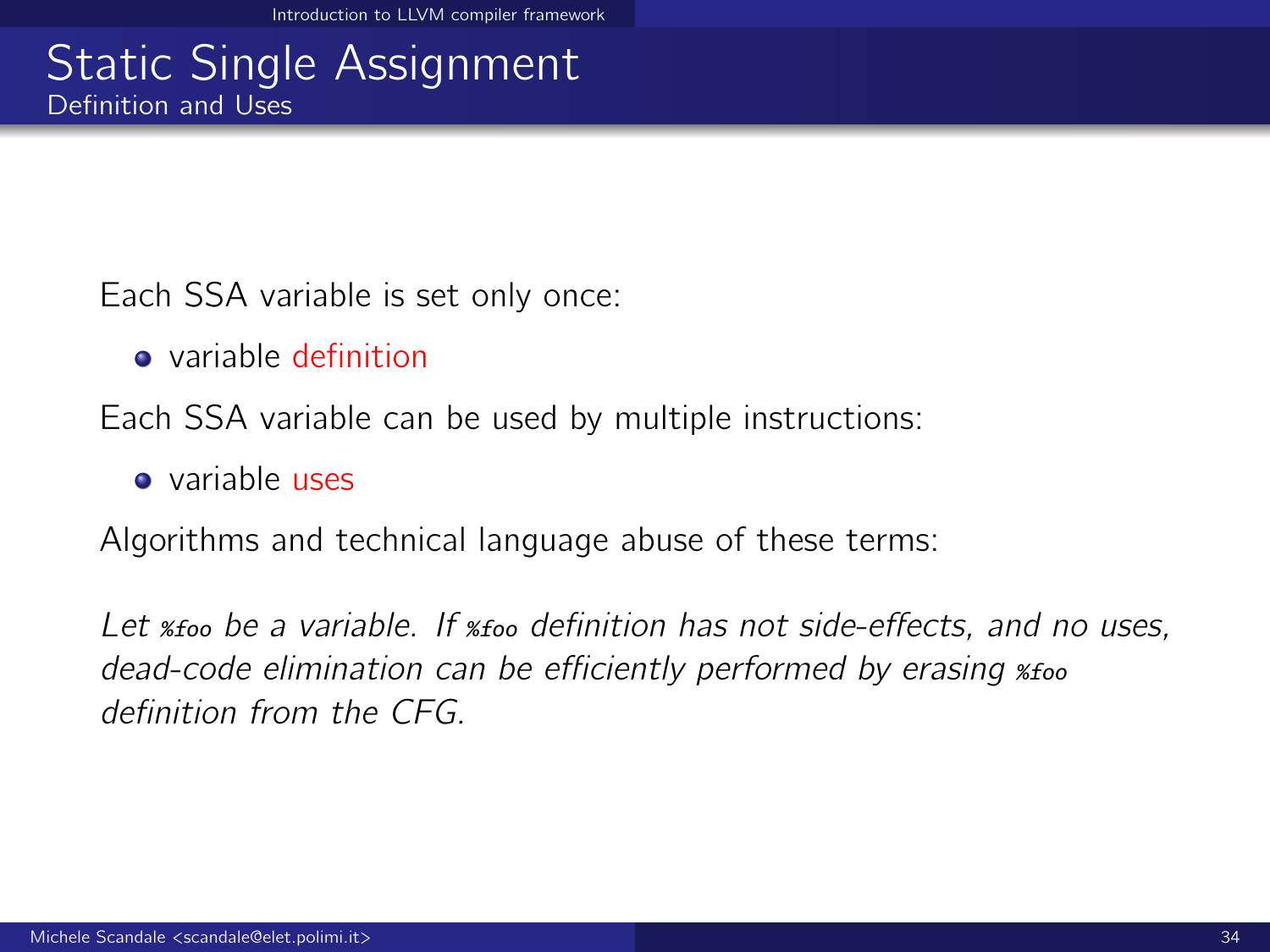### Static Single Assignment Rationale

Old compilers are not SSA-based:

- **•** putting input into SSA-form is expensive
- **o** cost must be amortized

New compilers are SSA-based:

- **Q** SSA easier to work with
- SSA-based analysis/optimizations faster

All modern compilers are SSA-based:

exception are old version of the HotSpot Client compiler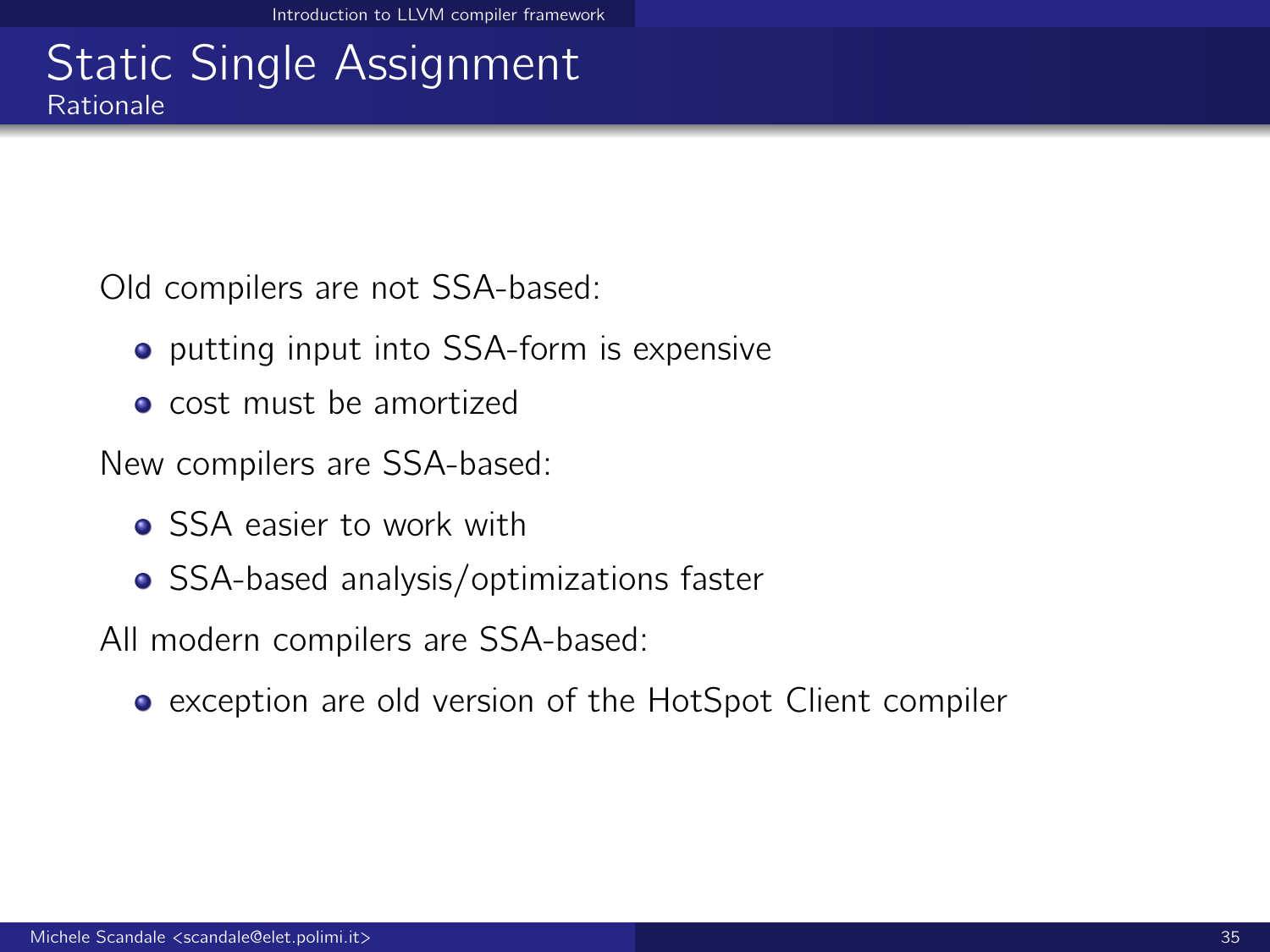# <span id="page-35-0"></span>**Contents**



- <sup>2</sup> [Compiler organization](#page-4-0)
- <sup>3</sup> [Algorithm design](#page-9-0)
- [Inside LLVM](#page-17-0)



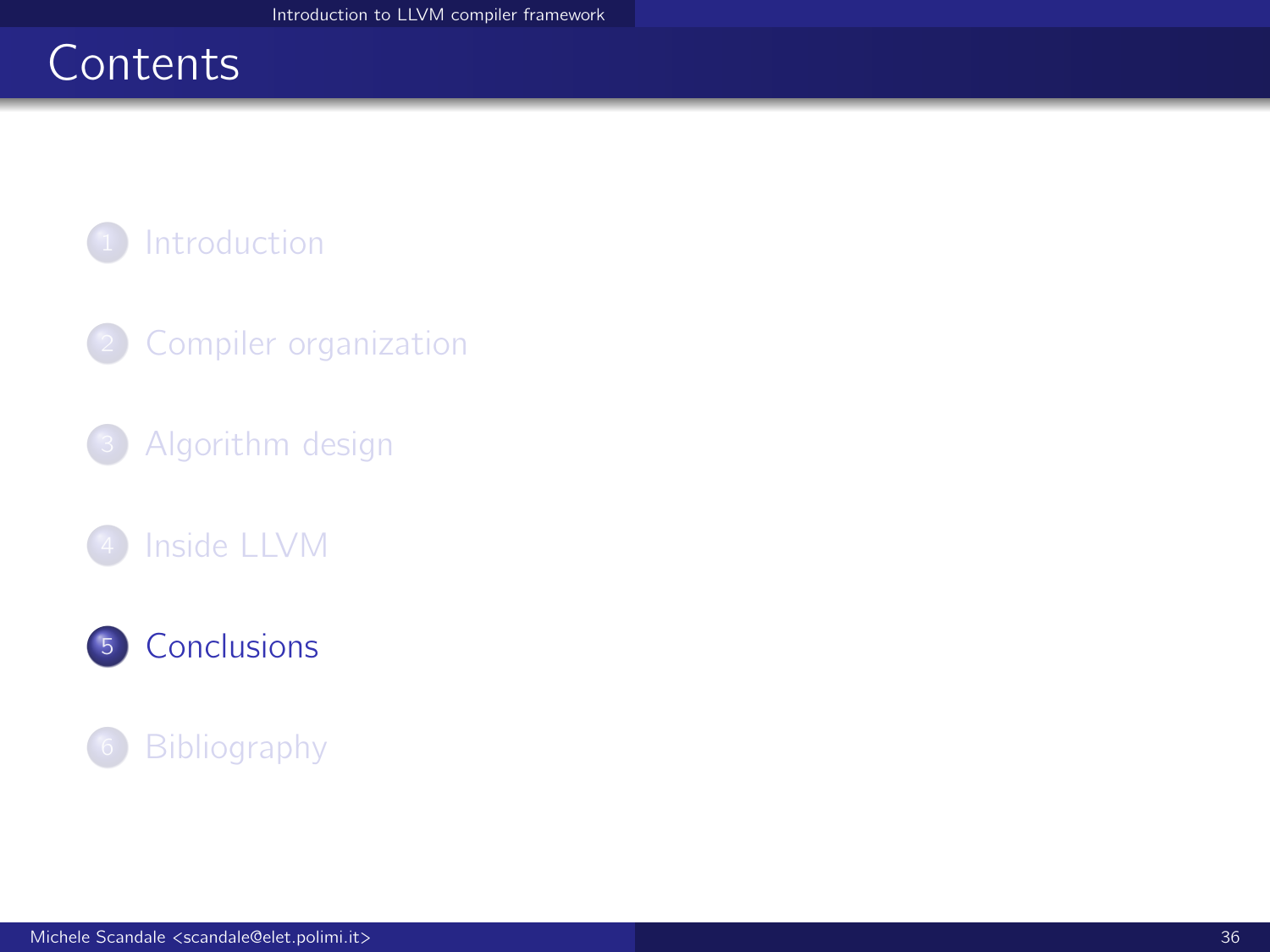# **Conclusions**

LLVM is a production-quality compiler:

 $\Rightarrow$  impossible knowing all details

But:

- is well organized
- if you known compilers theory is "easy" finding what you need inside sources

Please take into account C++:

**o** basic skills required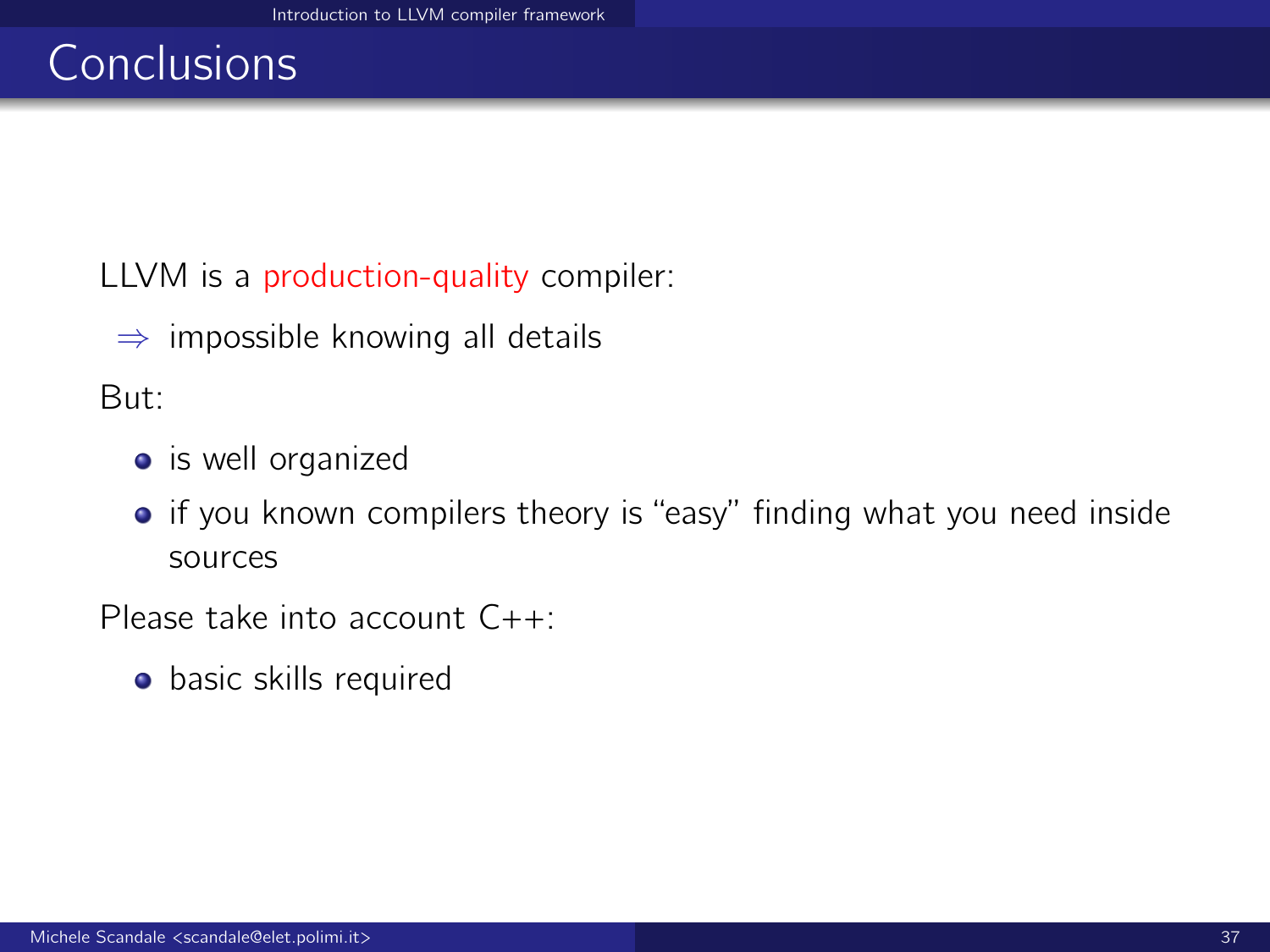# Conclusions

Inside LLVM there a lot of passes:

normalization put program into a canonical form (next lecture) analysis get info about program (next lecture) transformation generally code optimization

Please remember that

- a good compiler writer re-uses code
- **o** check LLVM sources before re-implementing a pass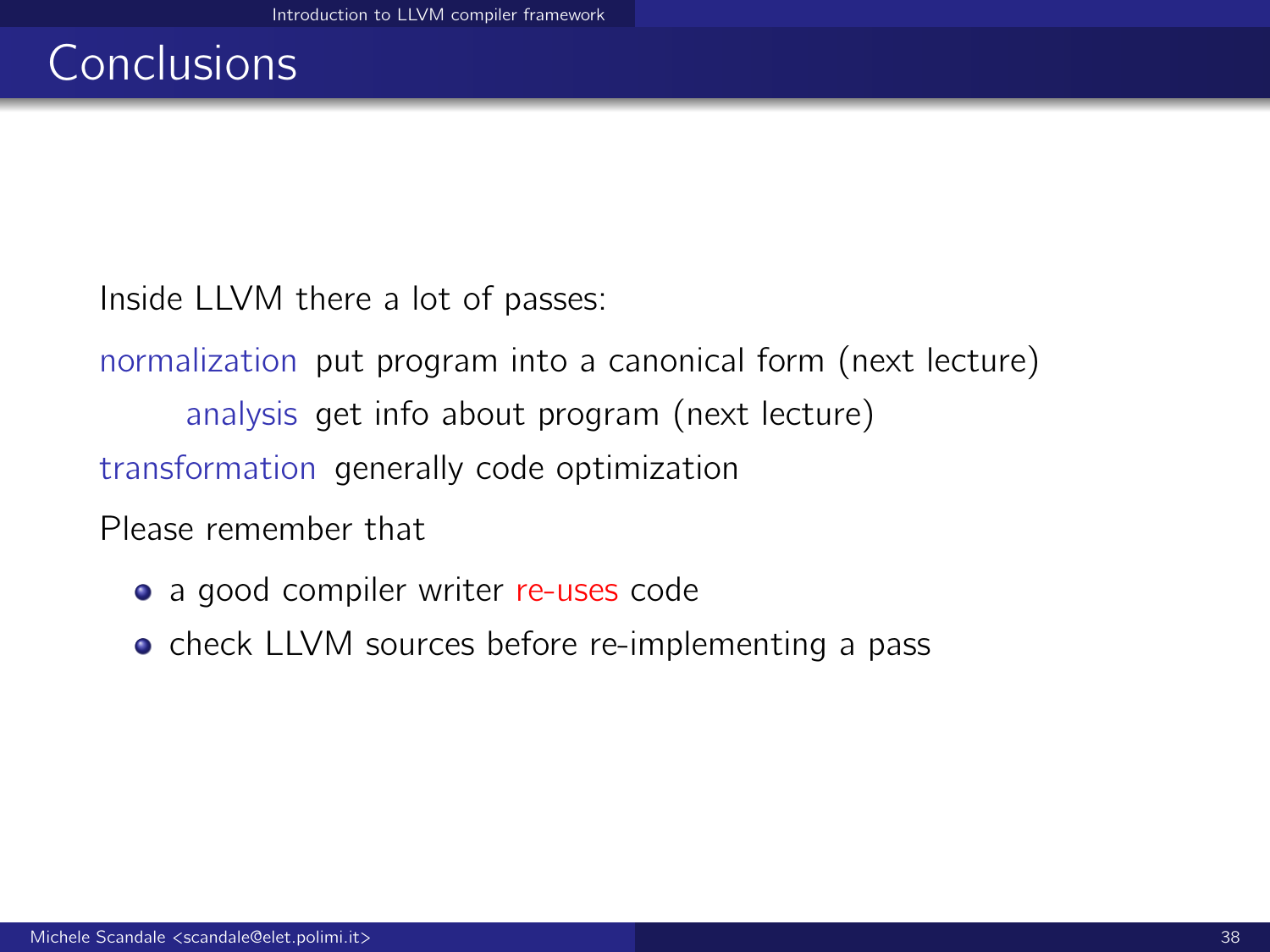# <span id="page-38-0"></span>**Contents**

<sup>1</sup> [Introduction](#page-1-0)

<sup>2</sup> [Compiler organization](#page-4-0)

<sup>3</sup> [Algorithm design](#page-9-0)

[Inside LLVM](#page-17-0)

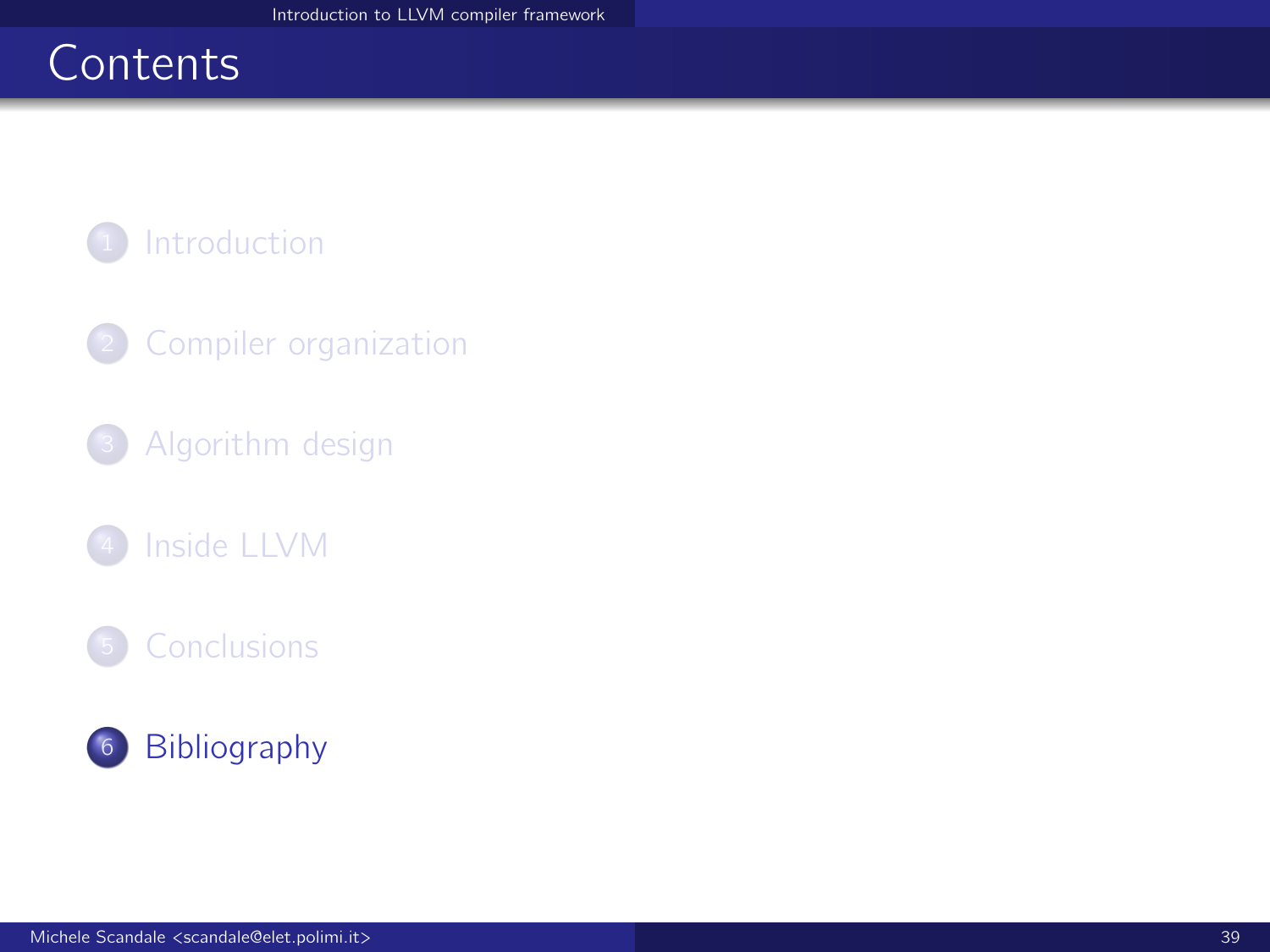# Bibliography I



Scott Chacon.

Pro Git. http://git-scm.com/book.

**E** LLVM Community. Autovectorization in LLVM.

http://llvm.org/docs/Vectorizers.html.



**■ LLVM Community.** LLVM Coding Standards. http://llvm.org/docs/CodingStandards.html.

**E** LLVM Community.

LLVM Passes.

http://llvm.org/docs/Passes.html.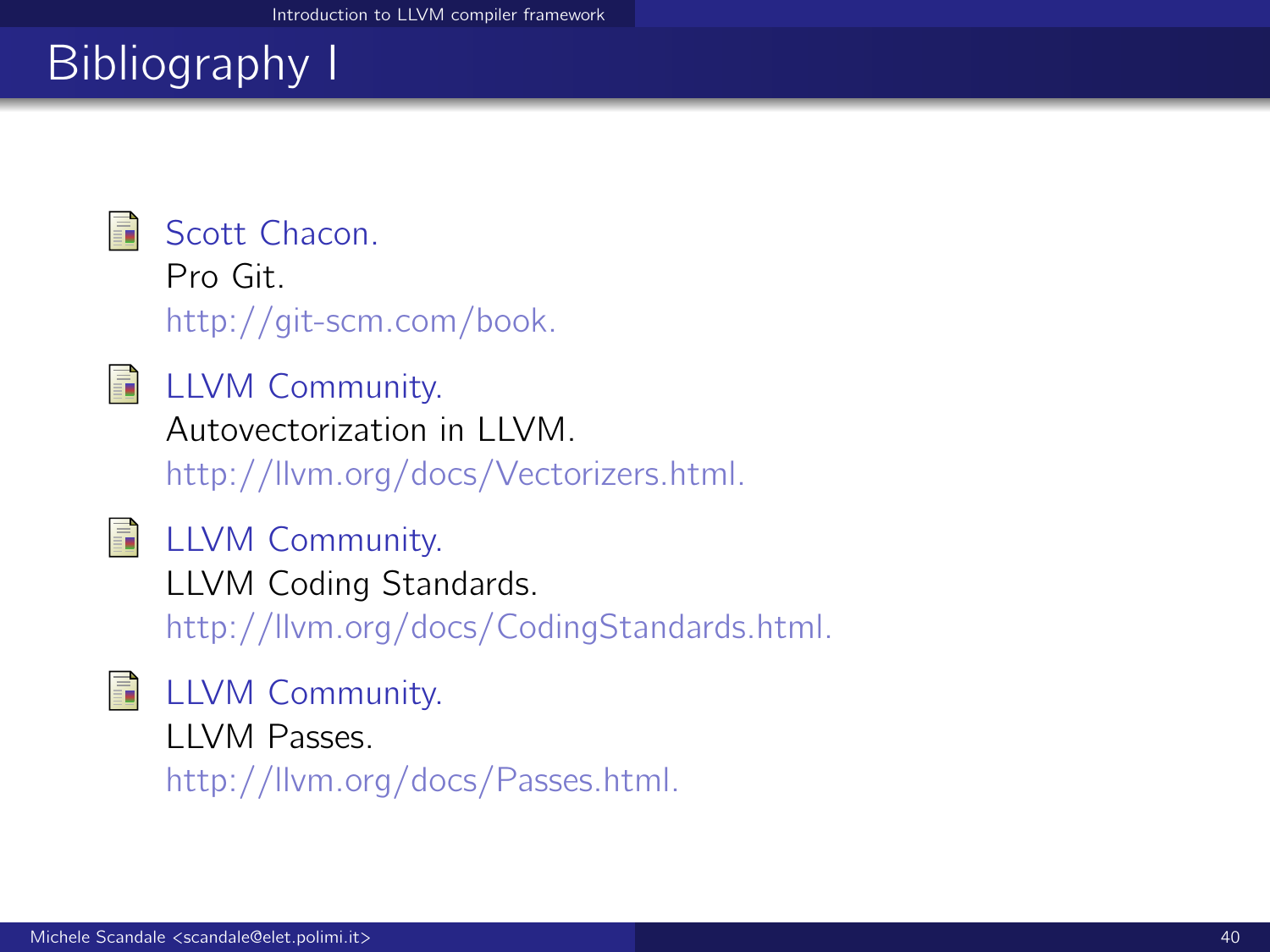# Bibliography II

## **■ LLVM Community.**

LLVM Programmer's Manual.

http://llvm.org/docs/ProgrammersManual.html.



John T. Criswell, Daniel Dunbar, Reid Spencer, and Tanya Lattner. LLVM Testing Infrastructure Guide. http://llvm.org/docs/TestingGuide.html.



Bruce Eckel.

Thinking in  $C_{++}$  – Volume One: Introduction to Standard  $C_{++}$ . http://mindview.net/Books/TICPP/ThinkingInCPP2e.html.

晶 Bruce Eckel and Chuck Allison. Thinking in C++ – Volume Two: Practical Programming. http://mindview.net/Books/TICPP/ThinkingInCPP2e.html.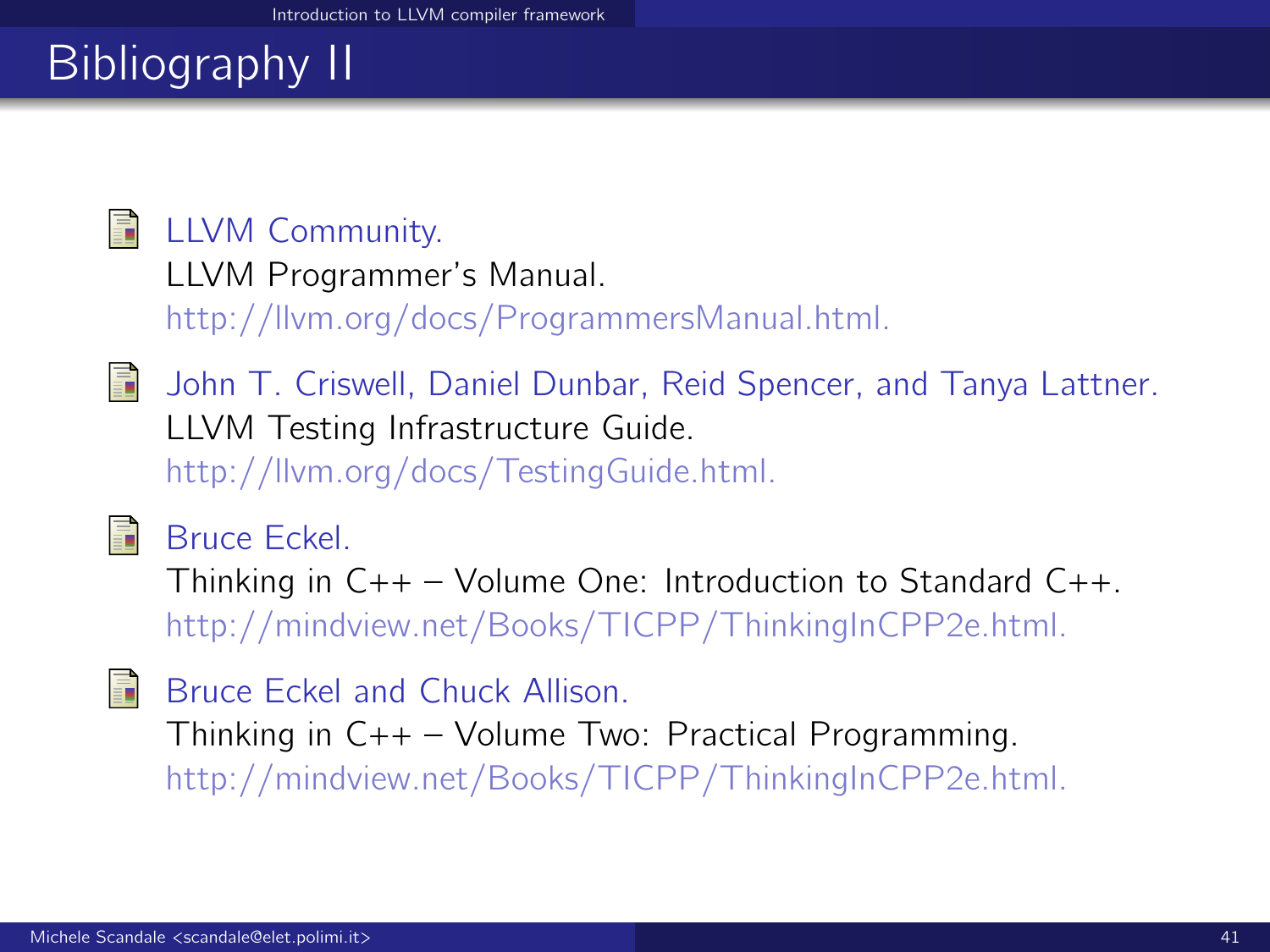# Bibliography III

<span id="page-41-1"></span>

GNU. GNU Compiler Collection. http://gcc.gnu.org.

<span id="page-41-0"></span>

Open64 Steering Group. Open64. http://www.open64.net.

<span id="page-41-2"></span>

Chris Lattner and Vikram Adve. LLVM Language Reference Manual. http://llvm.org/docs/LangRef.html.

<span id="page-41-3"></span>

Chris Lattner and Jim Laskey. Writing an LLVM Pass. http://llvm.org/docs/WritingAnLLVMPass.html.